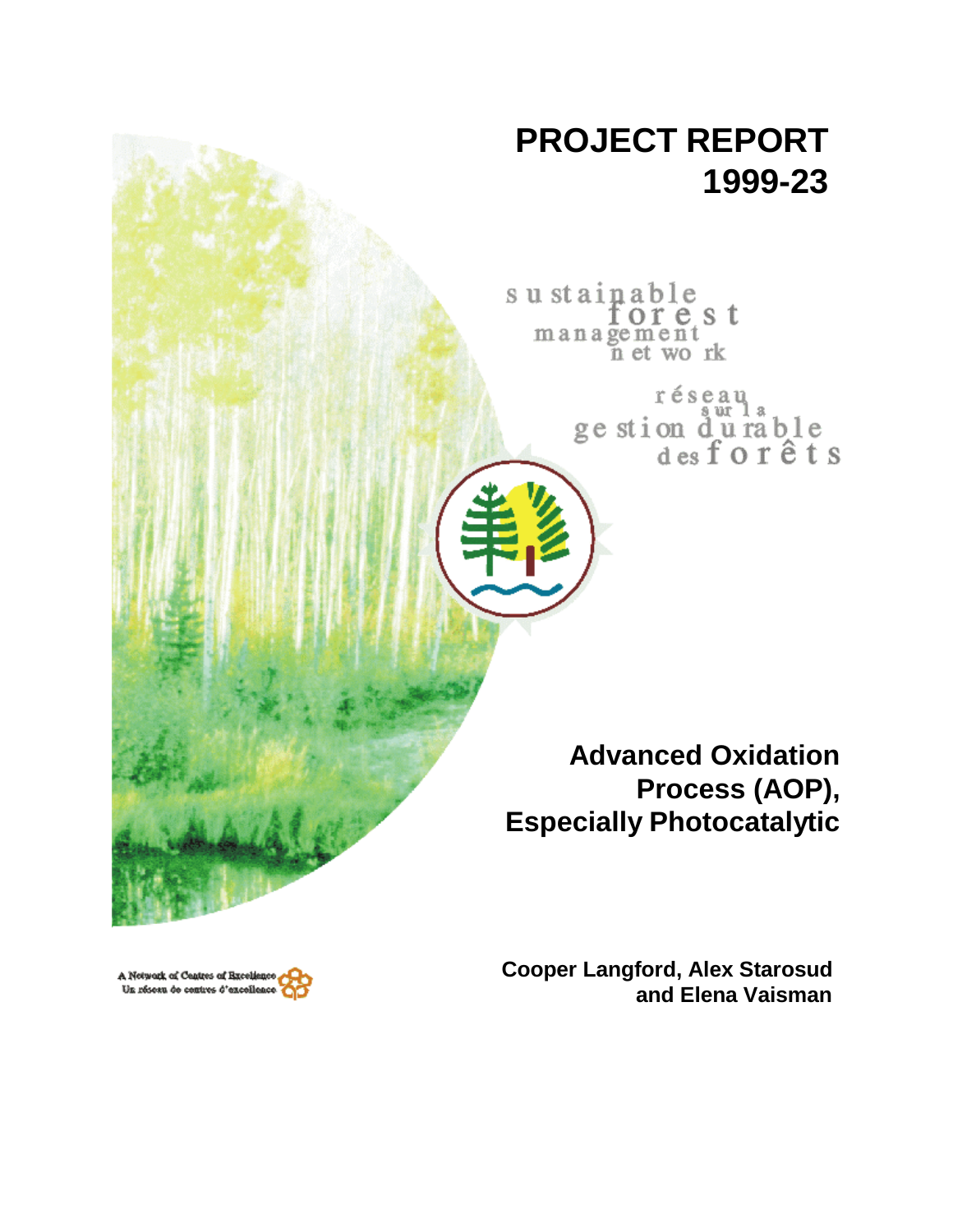For copies of this or other SFM publications contact:

Sustainable Forest Management Network G208 Biological Sciences Building University of Alberta Edmonton, Alberta, T6G 2E9 Ph: (780) 492 6659 Fax: (780) 492 8160 http://www.biology.ualberta.ca/sfm/

ISBN 1-55261-037-3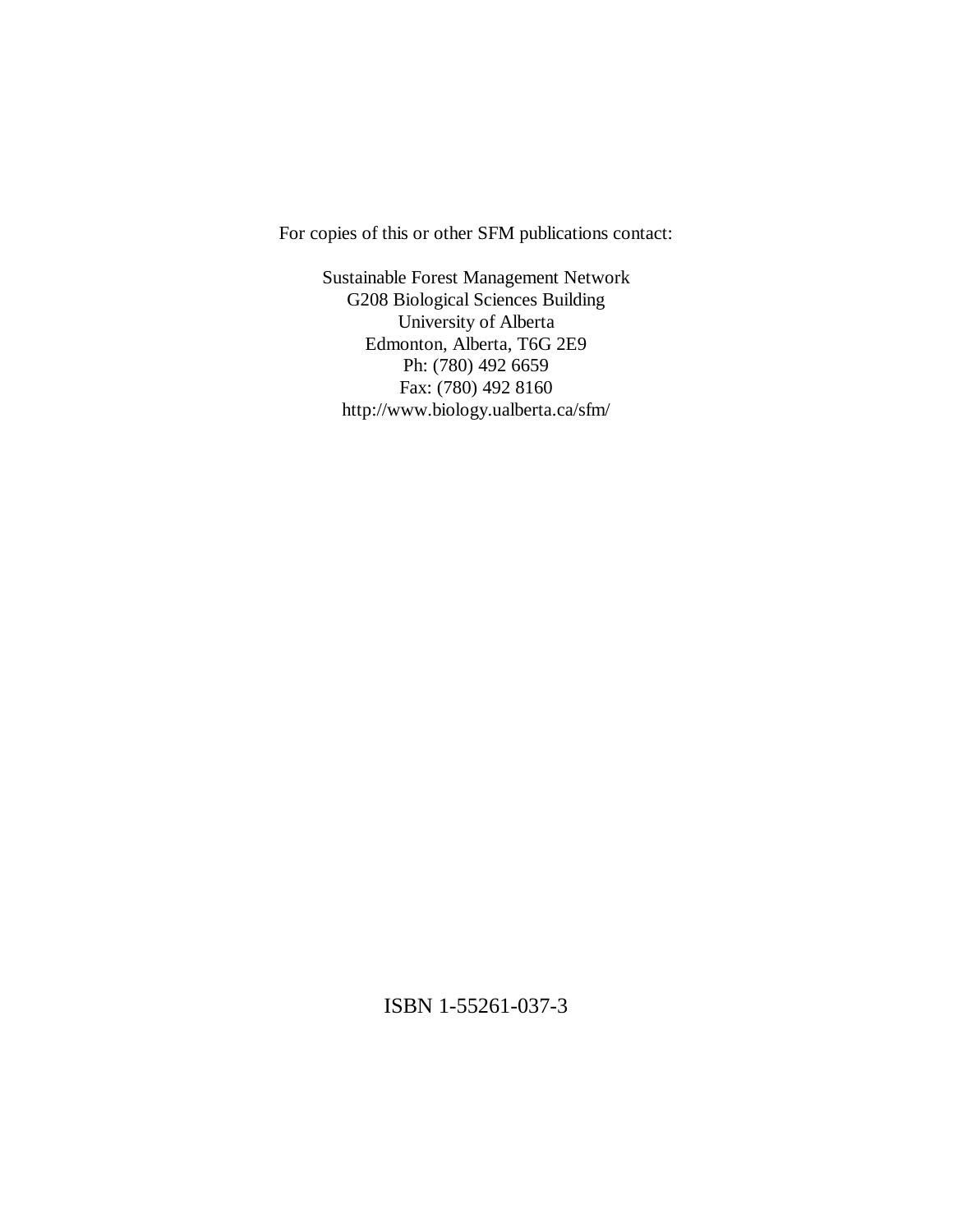# **Advanced Oxidation Process (AOP), Especially Photocatalytic**

by

**Cooper H. Langford, Alex Starosud, and Elena Vaisman** Department of Chemistry University of Calgary Calgary, Alberta

With assistance from

**J.N. Saddler** University of British Columbia

**Dan Smith** University of Alberta and **Apostolos Kantsas and Amit Bhargava** Chemical and Petroleum Engineering University of Calgary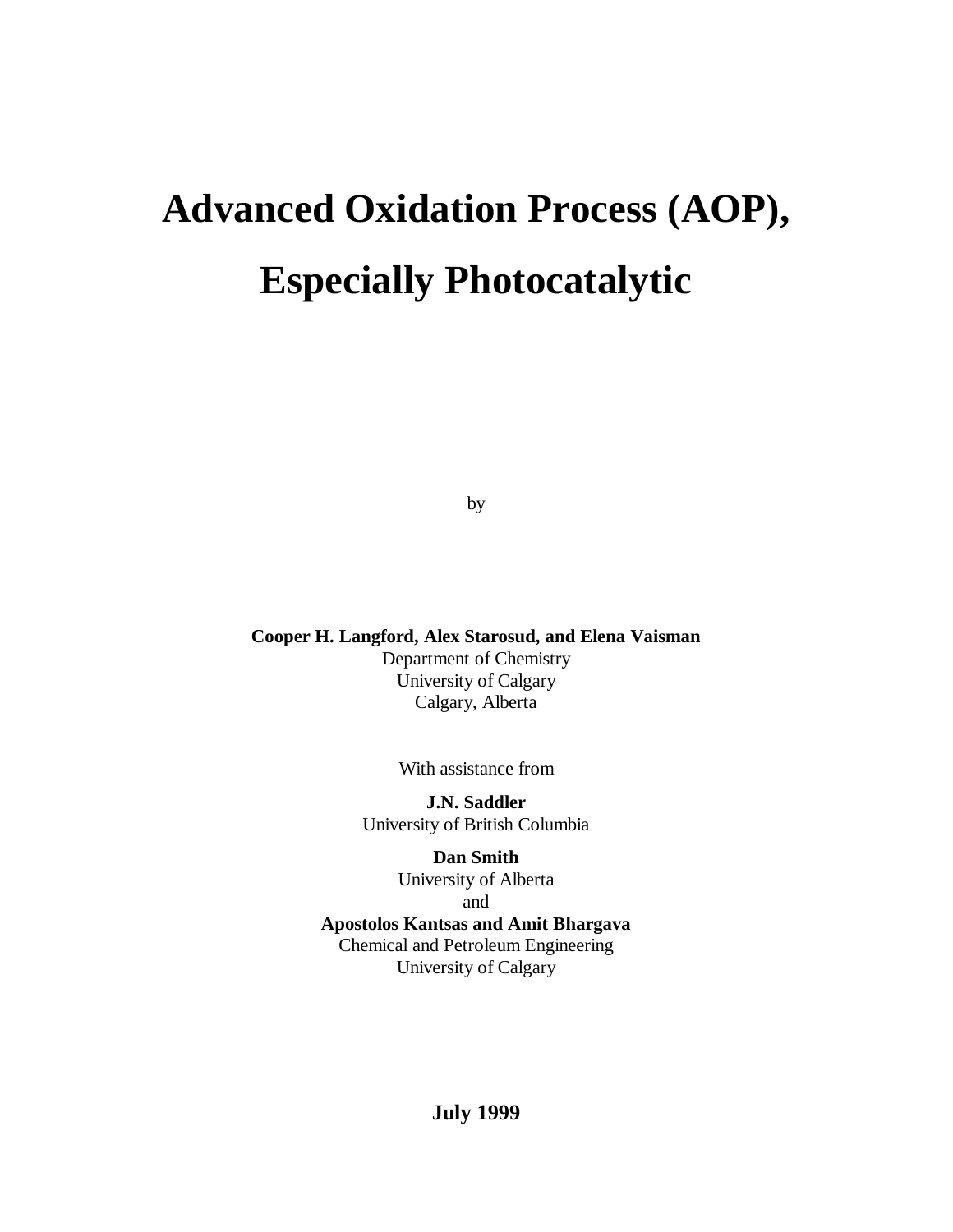# **INTRODUCTION TO TWO YEAR REPORT**

The project has included two fairly distinct efforts. One has been the evaluation of the effectiveness of photocatalysis for the oxidation of waste streams from pulp mills. This effort has looked at complex mixtures and examined oxidation of both dissolved and colloidal material. One notable result is the observation of fairly efficient treatment of colloidal organics. The second part of the effort which is joint with a project sponsored by Trojan technologies of London, ON and an NSERC U/I grant has been the development of the appropriate supported  $TiO<sub>2</sub>$  photocatalysts, and study of reactor design parameters. A notable outcome of this part has been patenting of two photocatalyst formulations by UTI, the U of C technology transfer company, and sale of options on those to Trojan. Both parts of the project have been the subject of public presentations. The first was presented at the Sustainable Forest Management Conference in Edmonton this year. The second was presented at the International Symposium in reaction Kinetics and Development of Catalysis at Brugge, Belgium, April, 1999. The report will follow, with elaboration, the reports made at these meetings.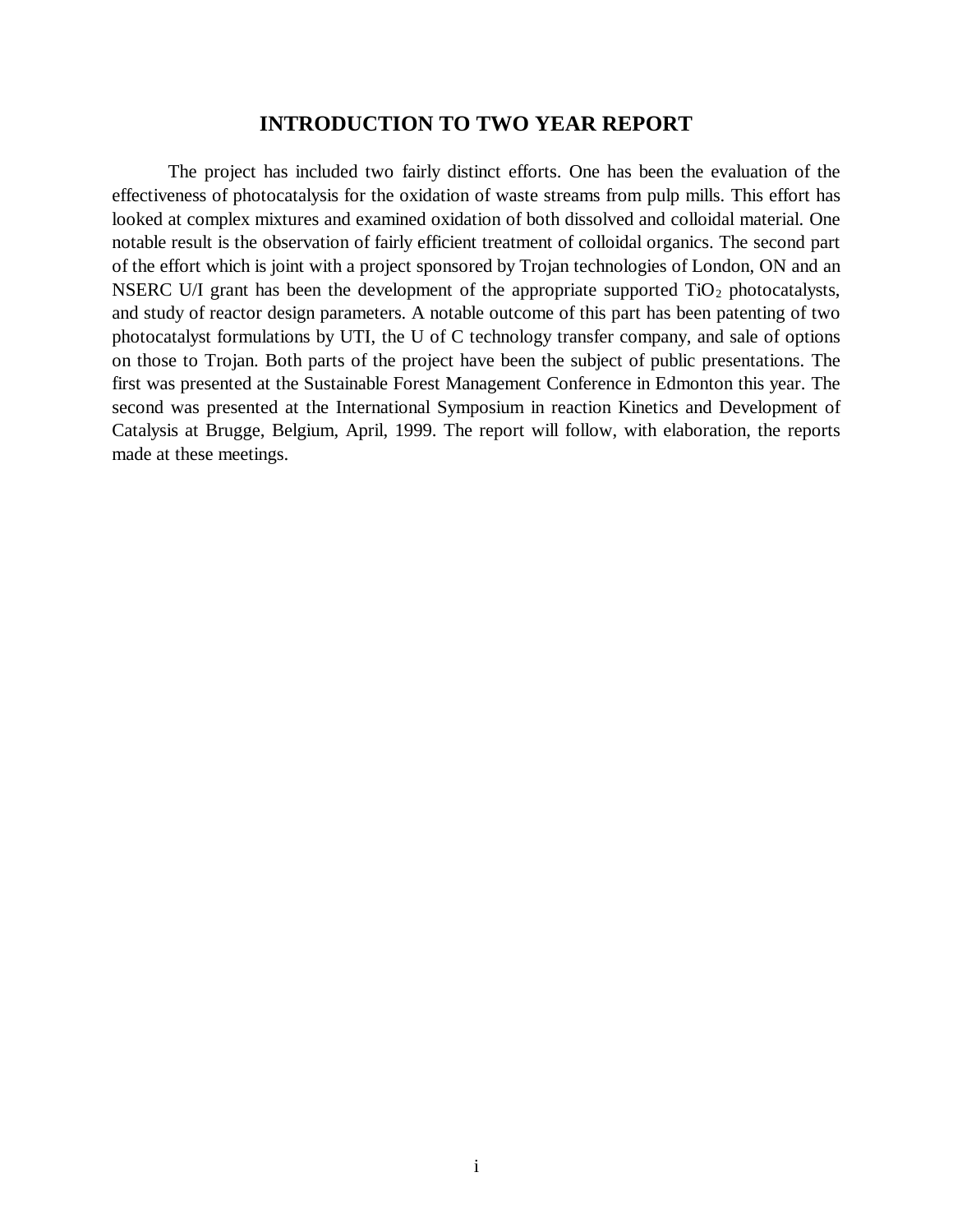# **PART 1**

# **INTRODUCTION**

Governments in North America and Europe are beginning to develop a "certified forest product" approach that leads to more stringent requirements on discharges of wastewater from pulp and paper mills. Effective management of wastes is a key component of the "life cycle" dimension of sustainable forest management. To comply with evolving regulatory standards, and to adopt environmental stewardship as corporate responsibility, Canada's pulp and paper industry is encouraged to take the initiative in significant technological innovations.

As always, a waste management process faces the law of conservation of mass and consideration must be given to the fate of the products of a treatment process. If contaminants are removed from the aqueous phase to render water safe for discharge or useable for recycle, an early question is into what phase are they delivered? For example, adsorption and biological treatment create solid waste management problems. The central attraction of advanced oxidation (AO) processes is that organic contaminants are commonly oxidized to  $CO<sub>2</sub>$ . The relatively small amounts of organic matter, and the ultimate fate that organic matter might experience under other treatment regimes, does not imply a significant contribution to greenhouses gases. Thus, the advanced oxidation processes offer an attractive option to use the gas phase as the carbon sink.

Our research program has addressed the use of advanced oxidation, specifically schemes based on  $TiO<sub>2</sub>$  photocatalysis, in treatment of streams in pulp and paper processing. Our concept encompasses both independent use of AO and use of AO as a supplement to conventional biological treatment processes.

#### **Titanium Dioxide Photocatalysis**

Solid  $TiO<sub>2</sub>$  absorbs light in the near UV, promoting an electron from the valence band (essentially oxide ion orbitals) to the conduction band (essentially Ti ion d-orbitals). The carriers can be trapped at or near the particle surface and undergo electron transfer reactions across the interface with molecules from solution adsorbed on the  $TiO<sub>2</sub>$  surface. The trapped carriers have effective solution potentials on the hydrogen scale of  $+3.2$  V for the hole and about 0 V for the electron. Thus, the hole is an extremely powerful oxidizing agent and the electron a good reducing agent. The hole can generate a hydroxyl radical at the surface or initiate one electron oxidation of a very wide range of adsorbed organic molecules. The electron is readily captured by  $O_2$  to give the reactive superoxide ion. Thus, the illuminated surface of TiO<sub>2</sub> is a very attractive catalyst for initiation of oxidation of almost all organic compounds. In most cases, that oxidation can be continued so that the final products are  $CO<sub>2</sub>$ ,  $H<sub>2</sub>O$ , and inorganic ions of other elements present in the organic molecule ( this outcome is termed mineralization). The problems which have limited the widespread commercialization of this attractive technology to date are the material handling problems presented by the fine particulate nature of  $TiO<sub>2</sub>$  and the fact that the  $TiO<sub>2</sub>$  polar surface is not favorable for adsorption of organics in competition with water. As a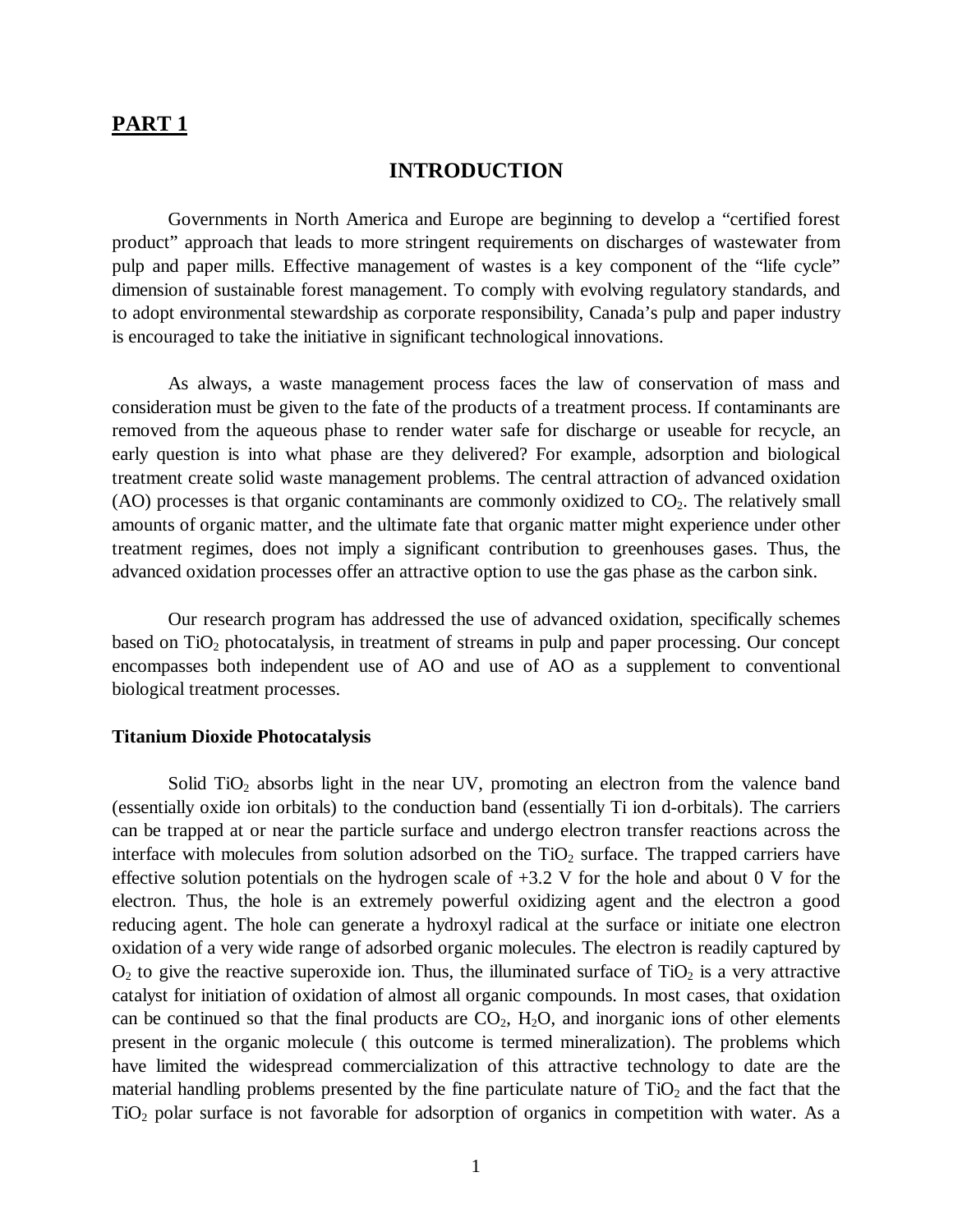result, no commercial application of  $TiO<sub>2</sub>$  photocatalysis to aqueous waste streams has yet emerged.

## **EXPERIMENTAL SECTION**

#### **Materials**

The present work examined both synthetic and "real" pulp mill white water samples (MWW) from Howe Sound Pulp and Paper Mill supplied to us by UBC group of Prof. J.N. Saddler. The synthetic white water, called a "model" highly recycled white water (Zhang, 1995), was made from fresh Spruce-Pine-Fir chips obtained from Canadian Forest Product Ltd. Thermomechanical pulp was made from these chips in PAPRICAN's pilot plant using a Sunds Defibrator TMP 300 single disk laboratory refiner. The "model" white water was prepared by washing the TMP with distilled water in a batch process. In each batch, 3.6 kg of pulp was washed with 180 L of distilled water at  $60^{\circ}$  C for 20 min., with stirring. The pulp suspension was dewatered using a screw press to about 45% consistency and the water was collected as white water. The collected white water was used to wash a fresh batch of TMP in order to obtain a recycled white water. After 5 washes, the "model" white water was collected and referred to as the "highly recycled white water". The MWW contains carbohydrates, lignins, resins and fatty acids, as well as lignans, sterols, steryl esters, and triglycerids. Total concentration of organic matter is  $2 - 3\%$ .

Photocatalysts for this research were chosen from a series of catalysts prepared by Dr. A. Starosud in a program conducted in partnership with Trojan Technologies (London, ON). The efforts at Calgary were directed towards the development of an integrated photocatalystadsorbent matrix. The integrated matrix approach is a new concept that combines adsorption with advanced oxidation by photocatalysis. There is an additional opportunity to gain in photocatalytic efficiency since the problem of encounter of substrate with the photoactive site is reduced from three-dimensional to two-dimensional diffusion. However, the high organic content of the white waters did not require the high adsorption capacity of some of the new catalysts. The optimum catalyst in our series proved to be the "UC-210" material with  $TiO<sub>2</sub>$  (P25) from Degussa loaded on silica gel from Grace Davison. Colloidal silica Ludox HS-40 from Aldrich Chemical Company was used as a solvent. The advantage of the UC series materials is that they retain  $TiO<sub>2</sub>$  reactivity while being based on an inexpensive core that makes them attractively low cost. A parallel unsupported  $TiO<sub>2</sub>$  (P25) powder was also used throughout this study to compare with the supported samples.

#### **Photolysis procedures**

Preliminary experiments were performed in sealed test tubes containing 30ml of slurry and a head space of approximately 2ml that were rotated under a 40 W fluorescent bulb with emission centered at 350 nm. The light source had an average intensity  $4 \times 10^{-8}$  einsteins /s. A flow cell (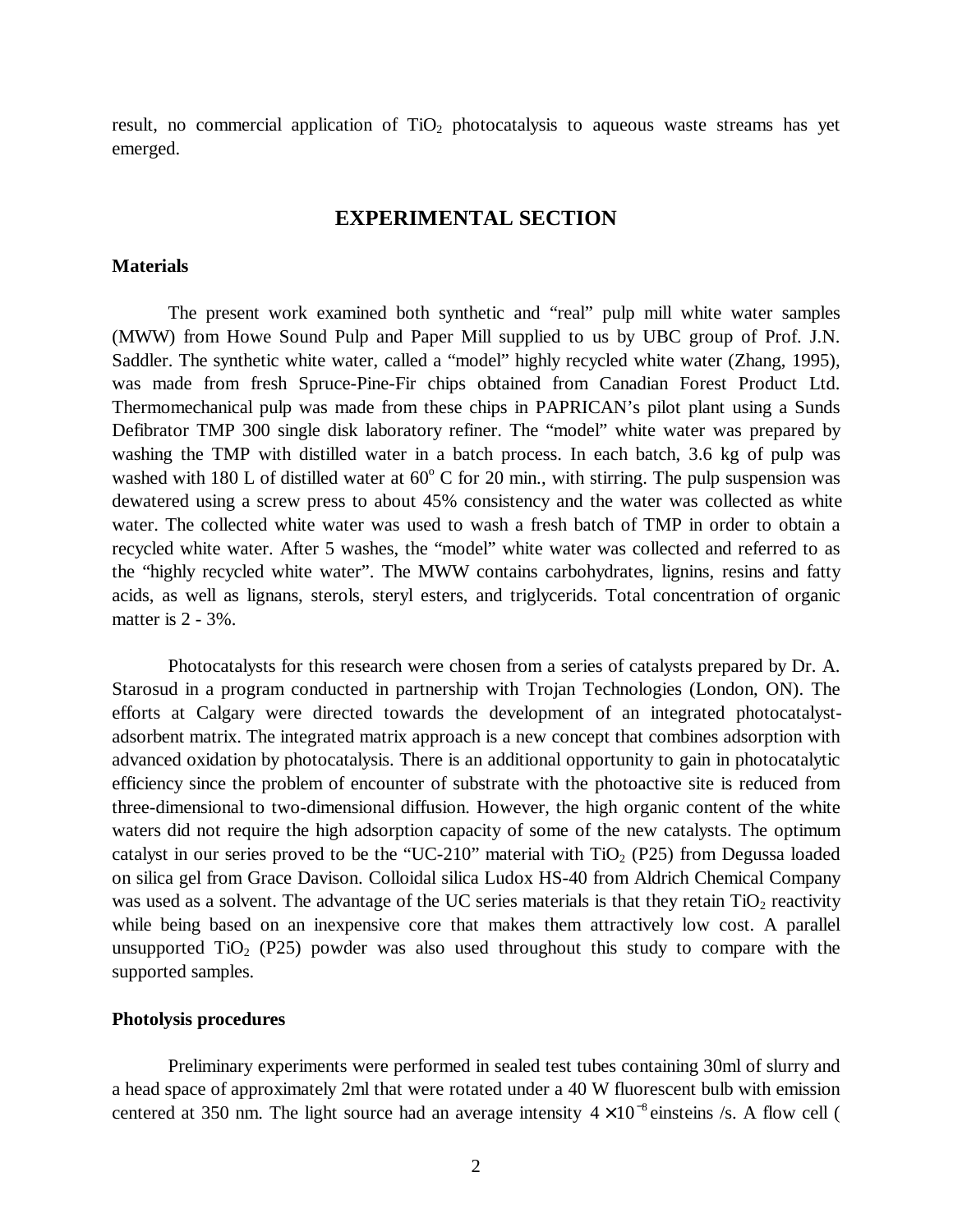similar to a fluidized bed reactor) in a Rayonet reactor from Southern New England Nuclear was implemented next. In this latter case, the photocatalyst was retained in the cell by glass wool and centered within the irradiation zone consisting of a ring of 16 75W fluorescent coated Hg tubes which emitted light centered at 350 nm. The average intensity in the cell was  $1.5 \times 10^{-7}$  einsteins /s. The volume of the reaction zone was 10 ml and a total volume of 250 ml of solution was circulated in the flow reactor.

For comparison, some photolysis runs were conducted using UV  $/ H_2O_2$  scheme. In these experiments, different amount of  $H_2O_2$  (from 0.1% up to 5% of the sample volume) were added directly into the test tube or into the flow cell where the mixture of MWW and  $H_2O_2$  underwent similar to above mentioned irradiation. Finally, a combined scheme using small initiating amounts of  $H_2O_2$  with UC-210 was explored. A mixture of 0.2g UC-210, 0.5%  $H_2O_2$ , and MWW sample was irradiated the same way to compare with previous experiments.

#### **Analytical methods**

High Performance Liquid Chromatography (HPLC) has been employed for monitoring photoproducts and intermediates. The instrument was Water  $600$  with  $C_{18}$  column operated under the following conditions: wavelength of UV detector set up at 240 nm, 50:50 mixture of  $CH_3CN$ and  $H_2O$  used as eluent with flow rate equal to 1.00 ml / min.

The effectiveness of photodegradation of organics was evaluated by comparing chromatograms before and after timed irradiation intervals, to ascertain any changes. Aliquots of 1 ml were drawn from the sample solution and 20µl was injected. Since the samples are complex mixtures, the chromatograms do not provide detailed information about the composition of MWW. However, they provide valuable qualitative information such as indicating differences in degradation pathways under different reaction conditions. As well, disappearance of certain reactant peaks and appearance of certain intermediate peaks provide crude approximations for kinetic parameters. The qualitative HPLC approach had to be adopted for analysis of large numbers of runs because a detailed analysis of the composition of the white waters (see below) is too complex to be applied to results from large numbers of runs.

Detailed analysis of colloidal and dissolved substance content on the samples was done at UBC (Zhang, 1995). The white water was extracted with methyl *t*-butyl ether (MTBE) to separate the lipophilic extractives from the highly water solubles (Orsa, 1994). Total dissolved and colloidal substances (TDCS) were measured based on dry weight, by oven-drying the water sample at 105±3° to constant weight. The carbohydrates present in the freeze dried white water samples were measured by HPLC (de Jong, 1997). The lignin content was determined as acidinsoluble lignin of the freese dried extractives free white water sample (Tappi standard method T222). The ash content was measured according to Tappi standard method T211. The extractive groups, resin and fatty acids, lignans, steryl esters, and triglycerides were meadured by gas chromatography (Orsa, 1994). The water surface tension was measured by the capillary method (Shoemaker, 1981).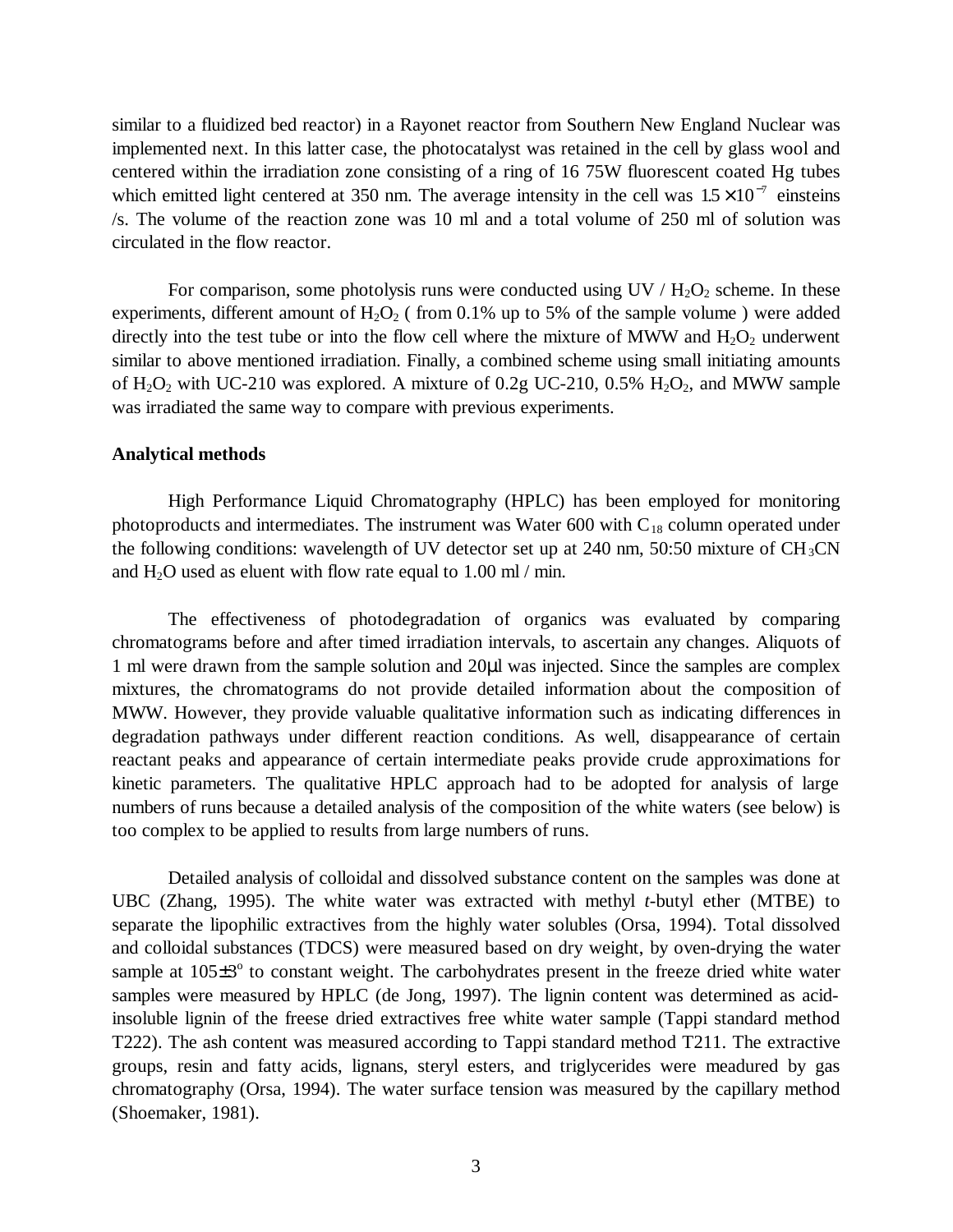#### **RESULTS**

#### **Qualitative evaluation using rotating tube reactor**

HPLC analysis of the irradiated MWW, both synthetic and "real", in the rotating tube indicated that extensive photocatalytic oxidation was definitely taking place at an average light intensity of  $4 \times 10^{-8}$  einsteins /s. Some decolorization of the MWW had been achieved as well. Results of a typical HPLC analysis are shown in Fig. 1. Irradiated samples show a decrease in the more non-polar and an increase in the more polar organics, comparing to the initial MWW. These changes are more obvious with an increase of the photocatalyst loading as shown in Fig. 2.

Since irradiation of waters to which hydrogen peroxide is added is an alternative method for photochemical initiation of oxidation, reactivity using photocatalysts was compared to the  $H_2O_2$  / UV scheme. HPLC analysis showed that both approaches were effective in degrading major components of white water samples, but the pathways were different. This is clearly indicated by the different peak distribution in the chromatograms shown in Fig. 3.

The comparability of reactions with the photocatalyst or peroxide suggested exploration of the effectiveness of a mixed approach. Comparing the chromatograms over specific time-frame (Fig. 4 - 6), although the compounds were not identified, one could notice crucial qualitative differences in the amount of photodegradation occurring among samples irradiated with photocatalyst alone, hydrogen peroxide alone, and in the case of their combination.  $TiO<sub>2</sub>$ photocatalysis enhanced by  $H_2O_2$  proved to by significantly superior to either scheme alone. In this case of combined treatment, no more than traces of organics were found in the sample after 6 days of irradiation under 40 W bulb (Fig. 6). Also, the sample completely lost color. Half-life, based on the estimation of the initial component with retention time equal 1.04 min., was approximated as 0.5 day.

Fortunately, it turns out that enhancement of  $TiO<sub>2</sub>$  reactions does not require stoichiometric amounts of hydrogen peroxide. Fig. 7 show that the rate of decomposition depends on the amount of  $H_2O_2$  in the mixture and has a maximum at 1 % of  $H_2O_2$ . With less amount of  $H_2O_2$ , the reaction goes slower, but when the concentration of hydrogen peroxide is bigger than 1%, it seems to suppress further destruction of the components. Moreover, further additions of  $H<sub>2</sub>O<sub>2</sub>$ , after a time for the initial small charge to be consumed, does not produce any increase on reactivity in the presence of the photocatalyst. Fig. 8, 9 show that everyday injections of hydrogen peroxide, being a continuous source of new hydroxyl radical, lead to the formation of the biggest amount of a component with retention time equal 1.15 min but these injections also prevent this component from further destruction. Fig. 9 also shows that interruption of  $H_2O_2$  injections allows this component to degrade as before.

Thus,  $H_2O_2$  functions as an initiator only at the outset of irradiation. A main limit of the  $H_2O_2$  technology is the cost of hydrogen peroxide. Since only a small initiator addition is required in the presence of the photocatalyst, cost of its use can remain low.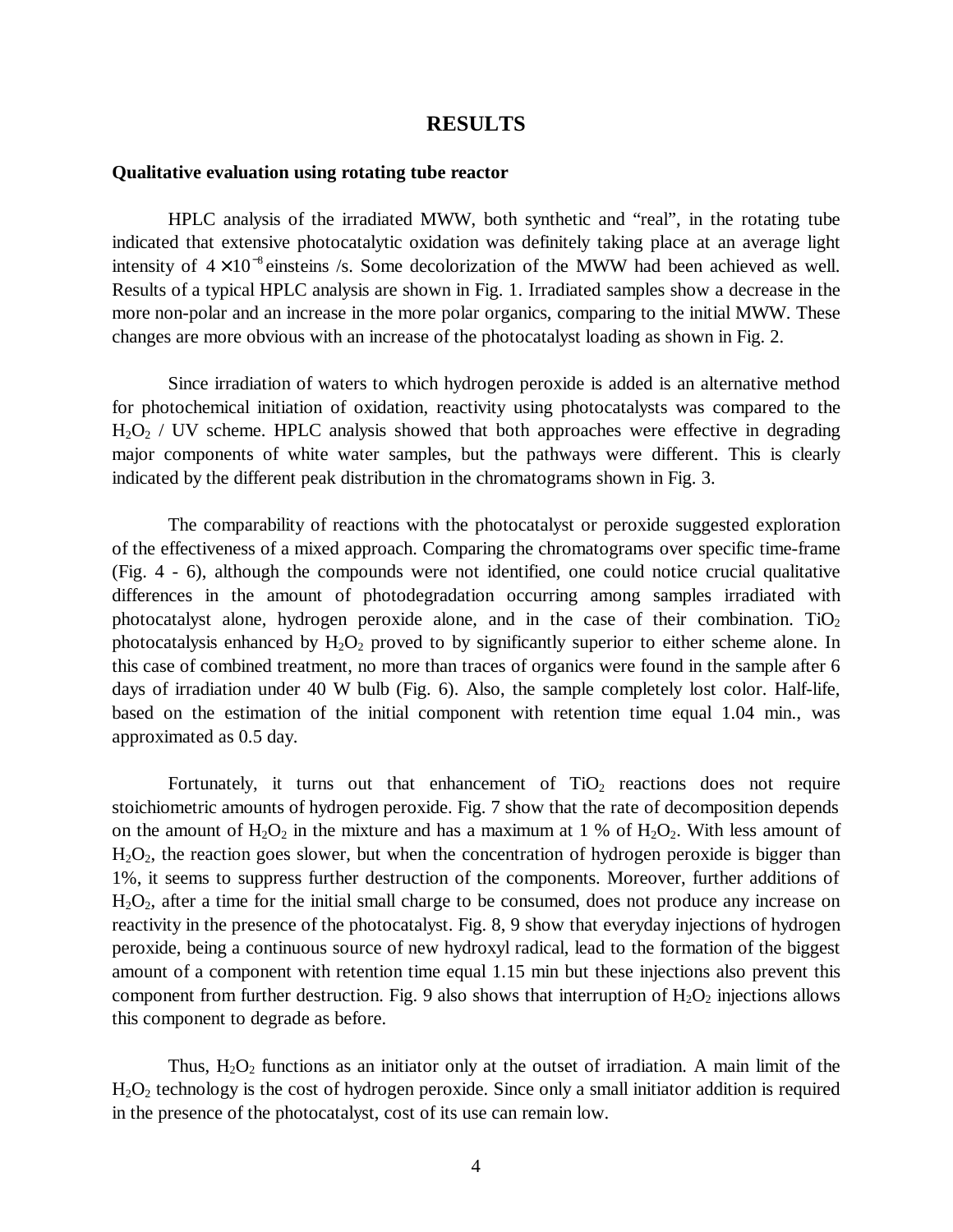A remarkable feature of figures 4-6 is that, once again, the pattern of peaks for  $TiO<sub>2</sub>$ photocatalysis enhanced by  $H_2O_2$  is novel. The pathway of oxidation is not equivalent to either that with UC-210 acting alone, or  $H_2O_2$  acting alone. Comparing the action of hydrogen peroxide alone with that with the combined approach, one can notice that the intermediate component with retention time equal 1.15 min was produce in both cases during very first day of irradiation but then, it behaved differently over time. In the latter case, this component concentration went through the maximum on a second day of irradiation and later decrease to almost zero after 6 days of irradiation, while in the former case this component, once formed, didn't seem to decompose even after 10 days of irradiation. Taken together, these experiments suggest an organic chain mechanism of oxidation that is taking place. The hydrogen peroxide acts as a initiator, which generates organic radicals, which then react with intermediates from photocatalyzed oxidation to generate a radical chain and faster overall oxidation.

To compare the reactivity of supported  $TiO<sub>2</sub>$  with unsupported commercial titania, experiments have been made with  $P25 TiO<sub>2</sub>$  alone as well as in combination with hydrogen peroxide (Fig. 10, 11). Apparently, substitution for the unsupported P25 did not change the pathways described earlier for the correspondent reactions with supported titania However, at initial stage, photocatalysis of MWW was faster with unsupported  $TiO<sub>2</sub>$ , although it can be explained by the presence of a larger amount of photocatalyst. Since equal loading of catalysts were used throughout the experiments, the real concentration of unsupported  $TiO<sub>2</sub>$  was 20 times more then for the supported  $TiO<sub>2</sub>$ . But the initial extent of photodegradation by unsupported  $TiO<sub>2</sub>$ has not been significantly increased over a time of the irradiation while supported  $TiO<sub>2</sub>$  left only traces of organic after 6 days of irradiation. It's worth mentioning that unsupported  $TiO<sub>2</sub>$  itself became very dark at the end of the experiments which can be explained by contamination of its surface that prevent it from further activity.

#### **Product analysis from flow reactor**

Flowing samples were irradiated in the Rayonet based flow reactor for up to 96 hours using the combined UC-210 /  $H_2O_2$  scheme in comparison to use of UC-210 alone and 1%  $H_2O_2$ alone. Detailed analyses, which characterize the major components of the white water, were performed at UBC on the final samples from these runs. The results confirm successful mineralization of dissolved and colloidal substances in white water samples. The successful oxidation of colloidal material is an especially important result since it might be assumed that only dissolved organic matter could reach reactive sites on the solid state photocatalyst. Results of analyses, where "%" represent degree of loss of each of the important classes of the input stream treated in a Rayonet system for 96 hours, are collected in Table 1.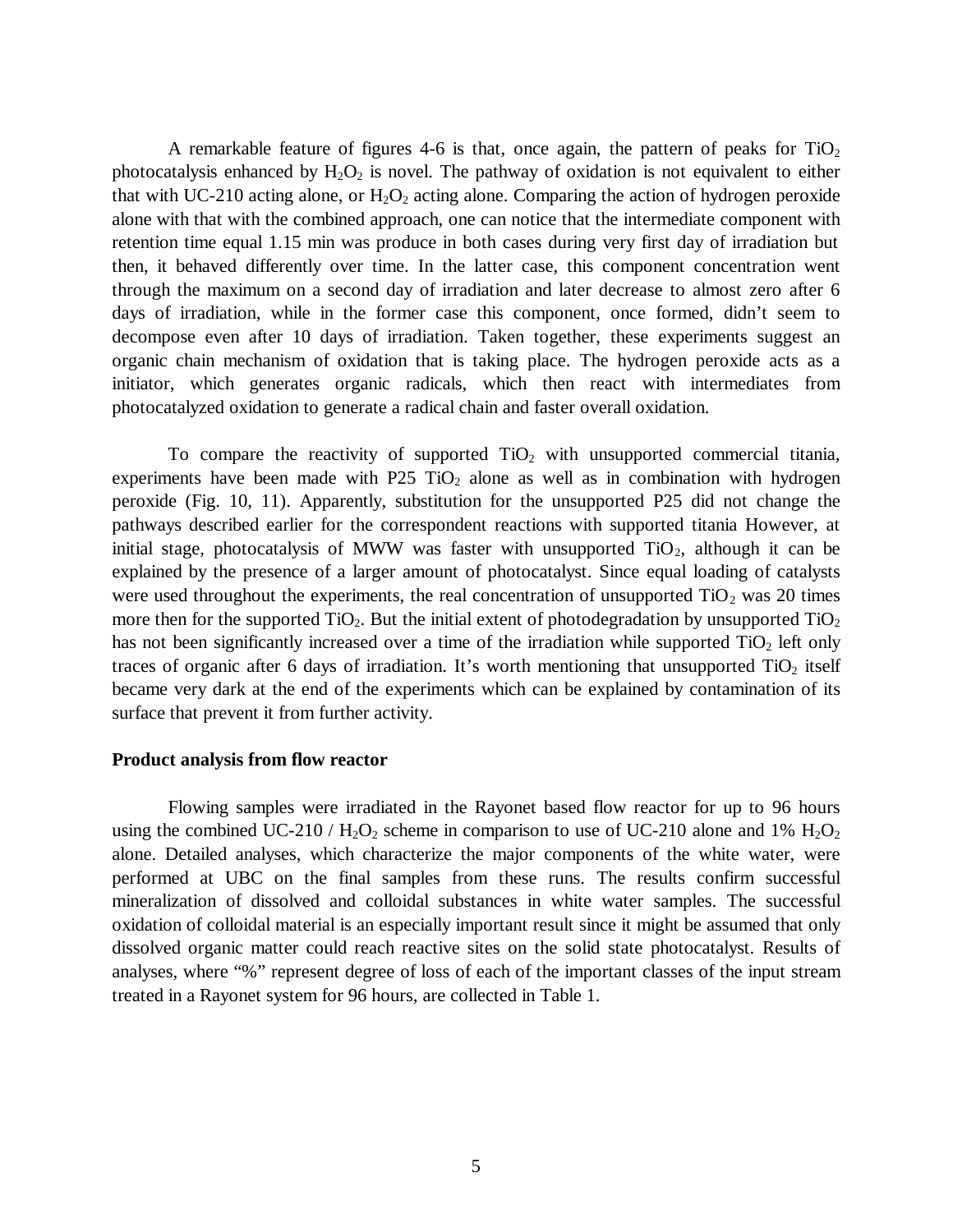| Contaminant              | <b>Initial MWW</b> | $UC-210$ |     | 1% $H_2O_2$ |          | $UC-210+1\%$ $H_2O_2$ |                |
|--------------------------|--------------------|----------|-----|-------------|----------|-----------------------|----------------|
|                          | mg/L               | mg/L     | %   | mg/L        | $\%$     | mg/L                  | %              |
| Total dissolved &        | 2360               | 1120     | 48  | 340         | 14       | 160                   | 7              |
| colloid organics         |                    |          |     |             |          |                       |                |
| Lignin                   | 100                | 80       | 80  | 7.5         | 7.5      | 15                    | 15             |
| Ash                      | 390                | 213      | 55  | 163         | 42       | 67                    | 17             |
| Carbohydrates            | 1560               | 670      | 43  | n/d         | $\theta$ | n/d                   | $\overline{0}$ |
| <b>Extractive resins</b> | 14                 | 20.5     | 146 | 58.3        | 416      | 15.4                  | 110            |
| $&$ fatty acids*         |                    |          |     |             |          |                       |                |
| Sterols & Lignans        | 88                 | 34.3     | 39  | 26.6        | 30       | 16.4                  | 19             |
| Steryl Esters &          | 16                 | 12.3     | 77  | 11.3        | 71       | 9.9                   | 62             |
| Triglycerids             |                    |          |     |             |          |                       |                |

**Table 1**. Analyses of samples from treatment of Mill White Water from Howe Sound mill in flow reactor for 96 h.

\* There is noticeable early production of resins and fatty acids from larger MWW substances although the extent is quite different in the different cases.

## **CONCLUSIONS**

The experiments to date clearly demonstrate that photocatalysis using UC-210 can achieve oxidation of both dissolved and colloidal organic matter in a white water system at interesting rates. Reported almost complete photodegradation of organic matter in MWW achieved after 6 days at an average light intensity of  $4 \times 10^{-8}$  einsteins /s corresponds to approximately 10 hours of sun exposure at a sunny day. Color reduction can also be achieved.

We foresee two points in current mill operation where it will be of interest to design a photochemical reactor. One is for the acid stream. This will require a high rate configuration with high intensity UV lamps. The other is as a supplement and enhancement of treatment ponds. Pond residence times are long enough to allow consideration of solar radiation as the light source.

# **ACKNOWLEDGMENTS**

We thank Dr. J.N. Saddler, University of British Columbia, for the assistance with solicitation of samples from operating mills and for the detailed analysis of colloidal and dissolved substance content on the samples.

We also appreciate valuable help of Dr. Dan Smith, University of Alberta, for advising us on opportunities within the pulp and paper mill processes.

We also acknowledge the help of Trojan Technologies with the development of a reactor scheme using titania on a support.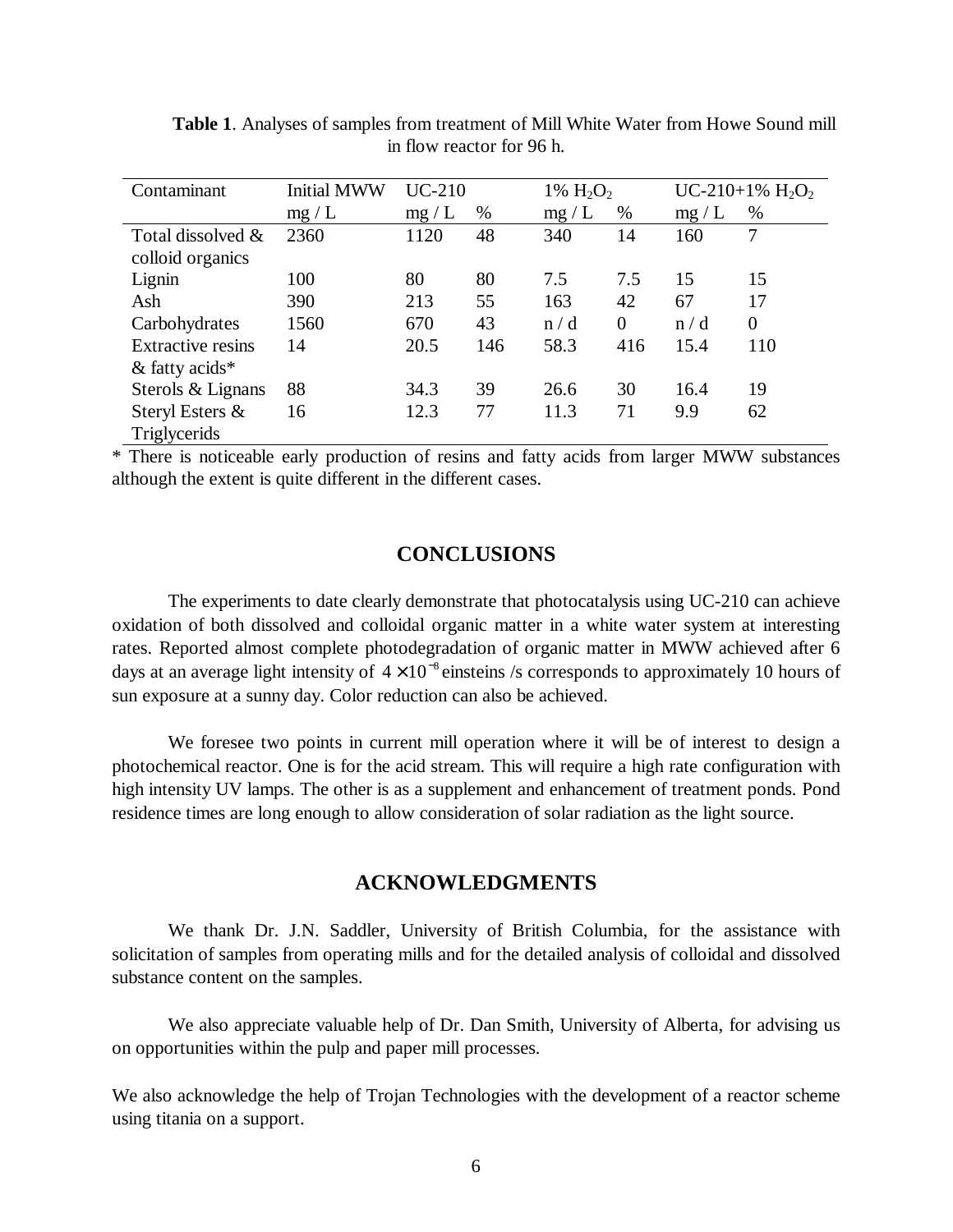# **REFERENCES**

- de Jong, E., Wong , K.K.Y., and Saddler, J.N. 1997. The Mechanism of Xyianase Prebleaching of Kraft Pulp: An Examination Using Model Pulps Prepared by Depositing Lignin and Xylan on Cellulose Fibers. Holzforschung 51(1): 19-26.
- Orsa, F., and Holmbom, B. 1994. A Convenient Method for the Determination of Wood Extractives in Papermaking Process Water and Effluents. J. Pulp Paper Sci., 20(12): J361- 366.
- Shoemaker, D.P.,Garland, C.W., Stinfield, J.I., and Nibler, J.W. 1981. Experiments in Physical Chemistry. 4-th ed., McGraw-Hill, New York. pp. 329-331.
- Zhang, X., Cai, Y., Stebbings, D., Beatson, R.P., and Saddler, J.N. 1995. Influence of Accumulated Dissolved and Colloidal Substances on Paper Properties and the Potential of Enzyme Treatment for Component Removal. In Enzymic Degradation of Insoluble Carbohydrates. Saddler, John N.; Penner, Michael H.; Editors. ACS: Washington, D.C., Eng. pp. C151 - C154.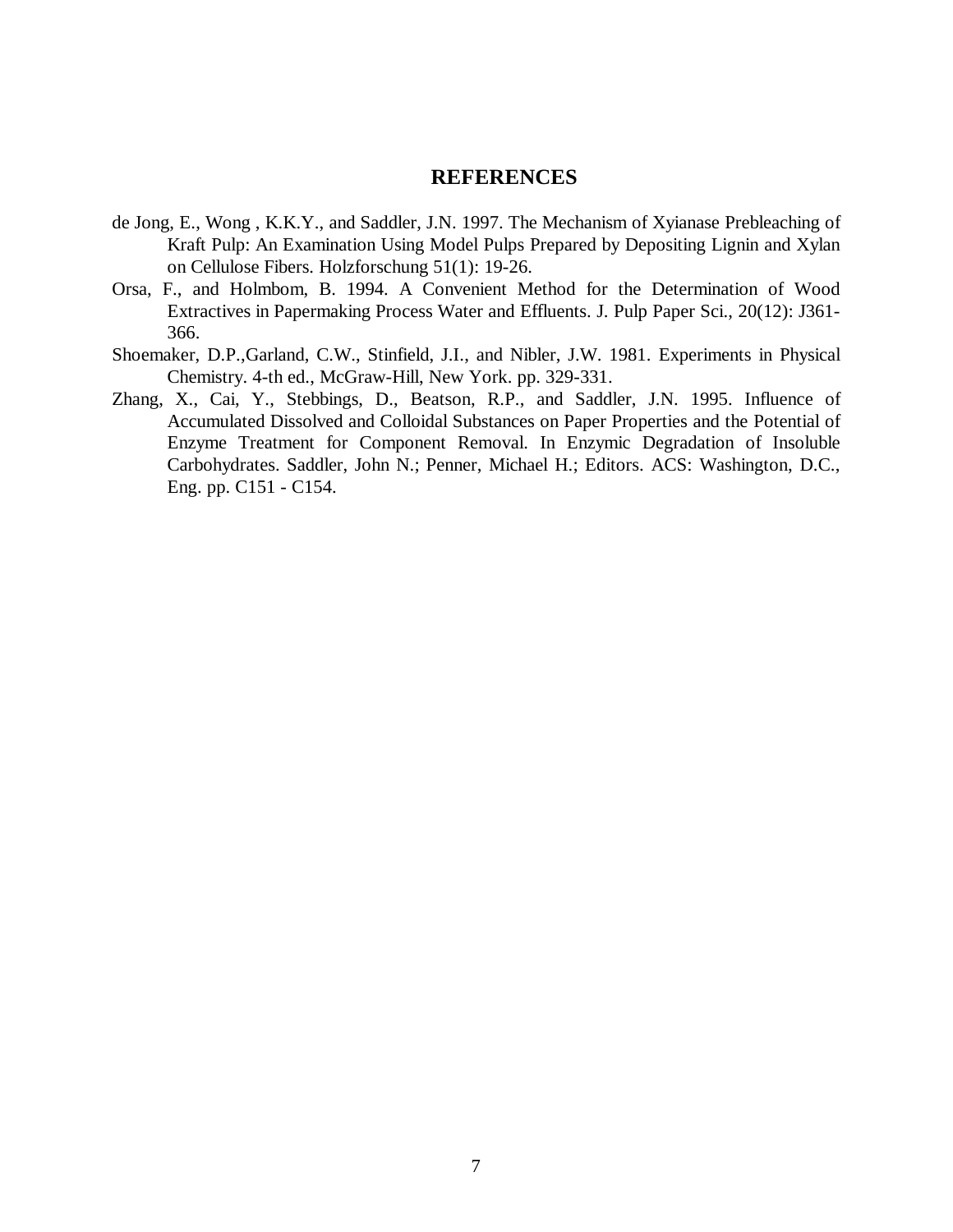# **PART 2**

# **INTRODUCTION**

Heterogeneous photocatalysis offers an attractive alternative for wastewater treatment especially when treating low concentration high volume fluids. For the photocatalytic process, the most suitable semiconductor is  $TiO<sub>2</sub>$ . It is characterized by chemical inertness, nonphotocorrosivity,and nontoxic influence on microorganisms. These properties, coupled with its ability to create highly reactive oxidant (hydroxyl radical) on excitation with UV radiation make titanium compounds highly suitable for application in wastewater treatment. The hydroxyl radical (OH•) which is known to be one of the most powerful oxidizing species, mineralizes organic pollutants to carbon dioxide and inorganic ions. This technology has been developed and it is currently being evaluated for application at pilot plant and semi-industrial scales of testing.

The efficiency of photocatalytic reactors using immobilized photocatalysts have been found to be lower than those using dispersed titania particles (slurry).

Application of fine powder of  $TiO<sub>2</sub>$  is technologically impracticable because powders could be easily washed out. To prevent this phenomenon, it is necessary to construct additional equipment [1] which causes a sharp rise in the cost of the process.

There is a rigid practical necessity to immobilize titania [1,2]. Many attempts have been made using glass beads, fiber glass, silicon, quartz, activated carbon and zeolites as support [1,2,3].

#### **PHOTOCATALYST SYNTHESIS**

Zeolites, as a catalyst support, offer the advantage of having high adsorption for organics in wastewater aiding preconcentrating of pollutants on their surface.

More than 40 different types of zeolites and their modifications were synthesized and tested as supports. All of the synthesized materials can be divided in four classes:

1. Mesoporous molecular sieves (MCM-41) and relatives.

2. Titanium silicates (TS class with Ti incorporated into zeolite lattice) of both micro and meso pore types.

3. Aluminophosphates sieves (VPI-5 and relatives) containing both Si and Si-Ti .

4. Siliceous zeolites of the MFI and MEL structure families (TS-16, ZSM 48, etc.).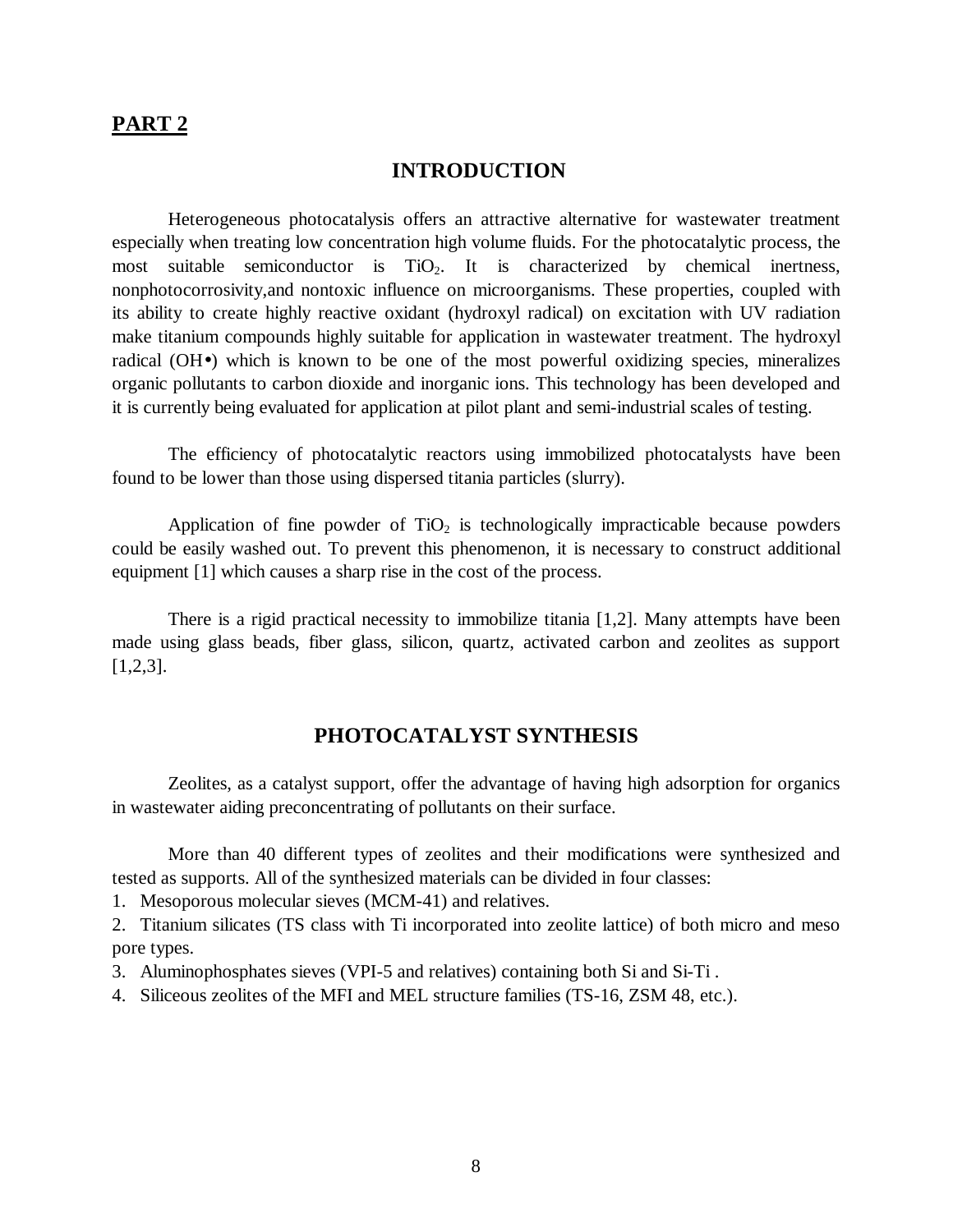# **PHOTOCATALYST EVALUATION**

Adsorption characteristics of all synthesized materials were evaluated using static conditions. The static experiments involved slurrying the material into solutions of organic contaminants for periods up to 48 hours. The aliquot and filtrate were analyzed by HPLC or GC.

Most of these synthesized zeolites exhibited relatively low adsorption toward chosen contaminants as compared to activated carbon as a standard. Some results for Isopronanol (IPA) acetone and 2,4 - dichlorphenol are given in Figure 1 for the most promising materials.

The major rival for zeolite materials is activated carbon. From Figure 1, it can be seen clearly that two of our materials (163ARC and TS-16) have nearly the same capacity as carbon and are even superior toward polar contaminants (acetone, IPA).



Figure 1. Static Adsorption of Organics on Zeolite Materials

The most interesting zeolites were loaded with titania to obtain an integrated photocatalyst-adsorbent system (IPCA).

TiO2 loading was accomplished by stirring the zeolite with a previously prepared colloid of  $TiO<sub>2</sub>$ , evaporating the solvent, and calcining the resultant solid at a temperature between 200 °C and 500 °C. This was the preferred method of  $TiO<sub>2</sub>$  loading which has been identified in earlier work [4]. Two modifications were also used. First, the standard colloid with particle size in 10 nm and higher range were replaced with a preparation of "quantum size" or "Q-sized" particles of 2-4 nm size [5]. A further modification with loading Q-sized particles under these conditions, in this case filtration, replaced evaporation of solvent.

Physical characterization of IPCA has included Raman spectroscopy to examine the state of TiO<sub>2</sub>, SEM to identify TiO<sub>2</sub> clustering, and XRD to verify the identity of the zeolite phases and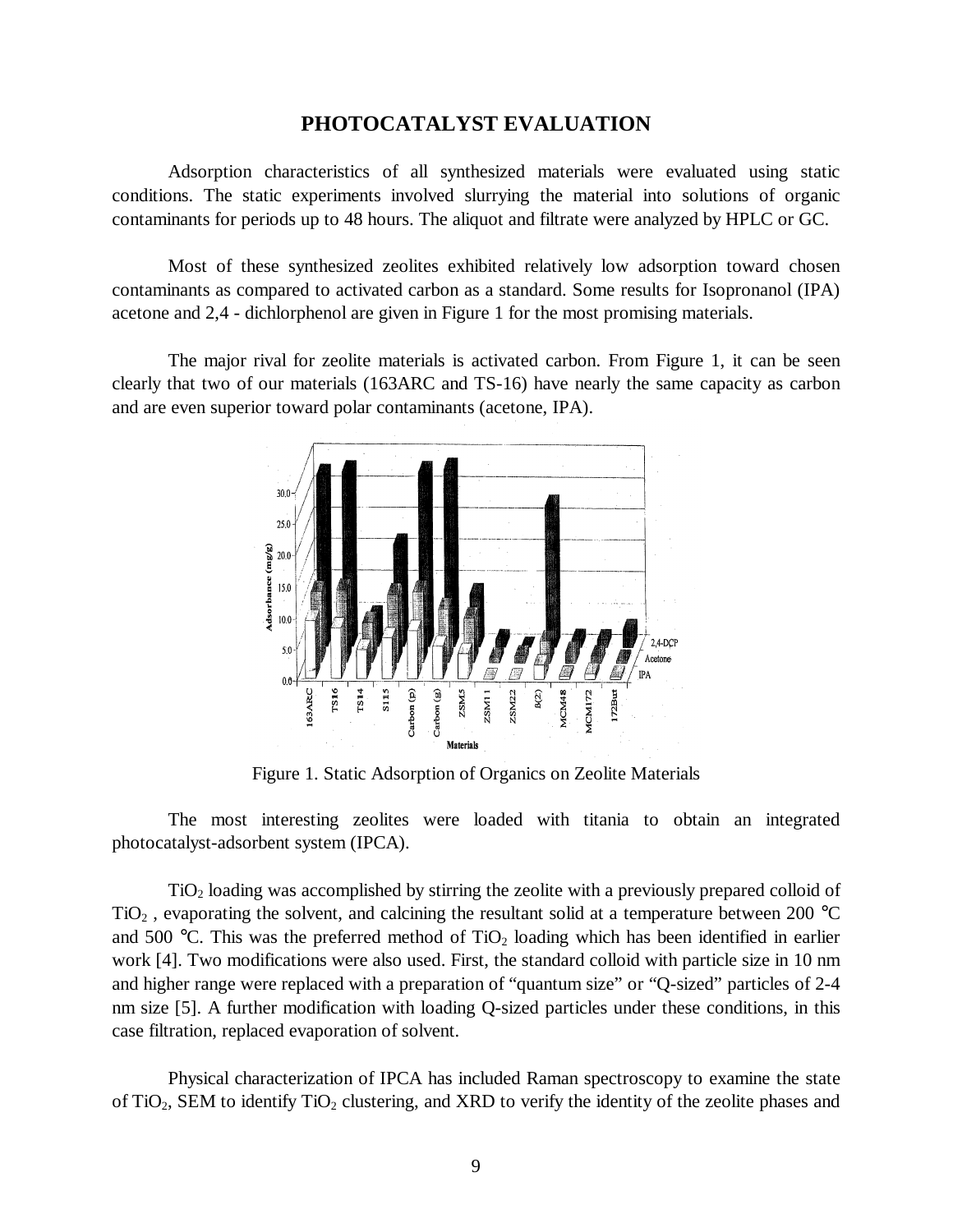the apparent particle size in  $TiO<sub>2</sub>$  loading. An interesting result is that all  $TiO<sub>2</sub>$  reflections in XRD have line width suggesting particle size smaller than the size of colloidal  $TiO<sub>2</sub>$  particles used in loading onto the support. This led us to question the  $TiO<sub>2</sub>$  distribution.

A novel energy filtered transmission electron microscopy technique was developed to obtain a Ti distribution map [6]. It was found that whenever zeolite pores are smaller than the particle size of  $TiO<sub>2</sub>$ , the colloidal particles used in loading titania remains on the surface.

For general screening of photocatalytic behavior of IPCA, a larger diameter Teflon cell with a quartz window at the top was used. Several of these could be irradiated simultaneously under a pair of 40W fluorescent UV lamps with peak output at 350 nm. Substrate oxidation was measured using a mass balance approach where reduction of solution concentration was monitored and IPCAs were extracted with organic solvent at the end of runs to recover any material adsorbed.

The overall results of screening for photocatalytic activity can be summarized as follows:

- 1. a "classical" MCM-41 exhibited higher activities than zeolite Y (used as a reference);
- 2. titanium silicates showed very low activity;
- 3. silicon and titanium containing aluminophosphates had low activity;
- 4. several members of MFI and MEL families were quite active.

Unfortunately, the adsorption characteristics of MCM-41 class are not satisfactory, so emphasis turns to MFI and MEL family of materials. Several locally synthesized systems including ZSM-48, ZSM-11 and TS-16 are very promising. As well, commercial ZSM-5 and silicalite I are competitive. In order to reduce the cost of the IPCA, a new approach has recently been developed. The general idea was to use inexpensive and readily available particles with a desired diameter as a carrier for titania and zeolite. The general idea was to use inexpensive and readily available particles with desired diameters (200 – 700 mk) as a carrier for titania and zeolite. The carrier has to be mechanically strong, not reduce photoactivity, and have a "golf ball" like surface to reduce attrition of zeolite/titania which may be "sheltered" by depressions. We used silica gel 210-104 with particle size of 200-700 mm ( supplied by Trojan Technologies). The entire procedure looks straightforward : binder (colloidal silica, sodium silicate or a blend of the two) is mixed with a defined amount of  $TiO<sub>2</sub>$  and zeolite to provide adsorption capacity for organic contaminants, then the mix is filtered through or slurred with silica gel. The dried material is ready to use as an IPCA. In case of using liquid sodium silicate as a binder, the series is given the name UC-100, if a binder is colloidal silica, the name is UC-200 ( e.g. UC-210 used in Part I), and if a binder is a blend, the name is in the UC-300 series. The adsorption capacity of these materials toward DCP is about 50% of the value found for one of the best zeolites (ZSM-5, TS-16, ARC-163), but the cost has been reduced by a factor of 4-5.

In the case of treatment of pulp mill wastes, it was found that moderate adsorption capacity was an advantage. If a UC catalyst with high adsorption capacity was tested, coagulation of the colloidal organics in the stream was a problem for treatment. Thus, a relatively low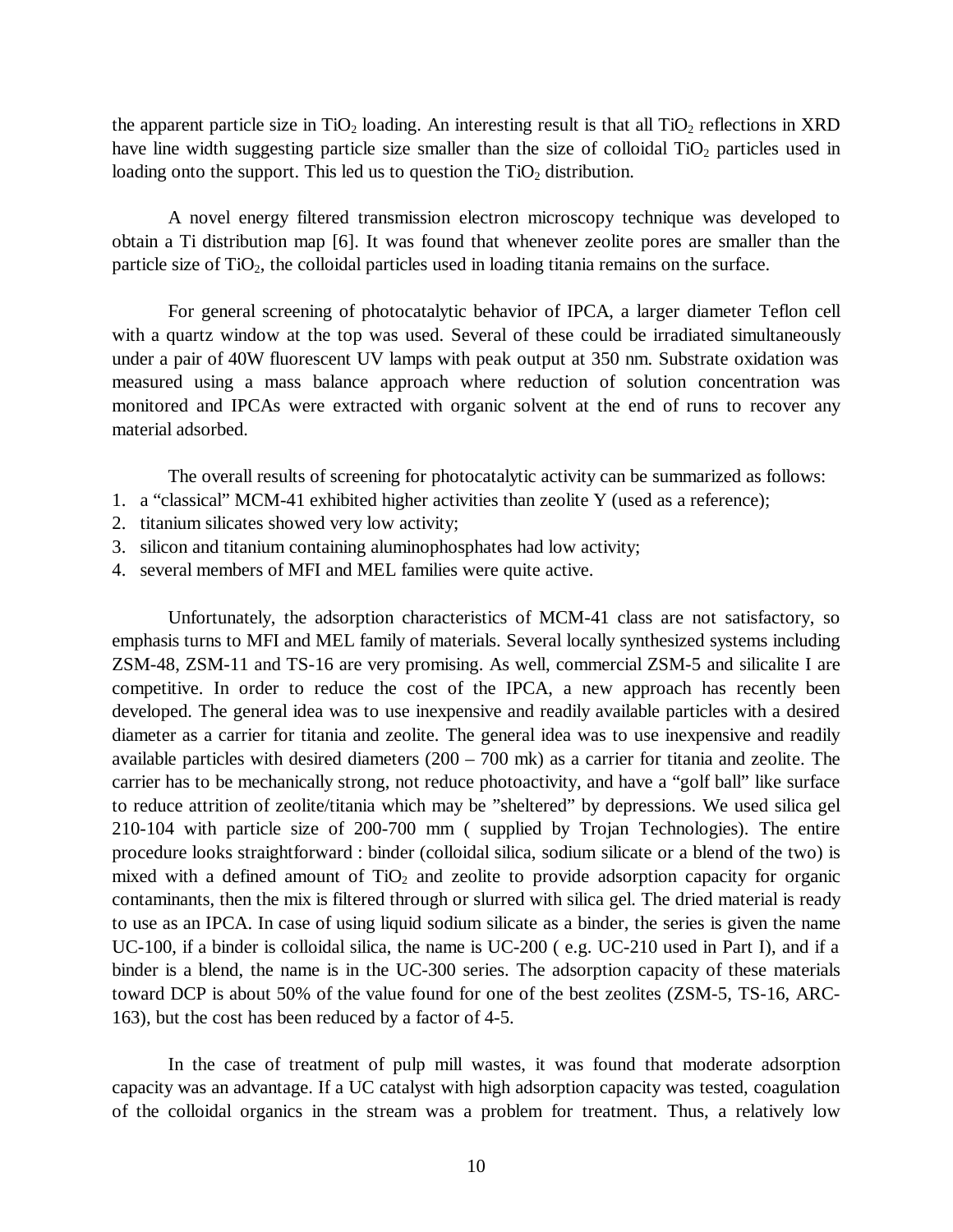adsorption capacity catalyst (UC 210) was described in Part I as the most useful for the pulp mill white waters. However, we have the capacity to tune catalysts to specific streams from the repertoire now available.

# **PHOTOCATALYTIC REACTOR**

#### **Reactor Design and Construction**

For heterogeneous photocatalytic reactions the contact among reactants, photons and catalysts must be maximized. Mixing and flow characteristics of the photoreactor may greatly enhance these contacts. If a fixed bed reactor is used, the irradiated aliquot of catalyst is limited to a thin layer and a large reactor volume is required. For the liquid-solid and gas-solid systems, continuously stirred tank photo reactors and fluidized bed photo reactors, respectively, are the most suitable ones for enhancing contact efficiency even if their operation is quite expensive and troublesome. The rate of photocatalytic reaction is greatly affected by flow rates. The rate enhancement is not due to elimination of mass transport resistances, as expected in classical catalytic systems, since such considerations do not apply for most heterogeneous photo-processes that are characterized by low reaction rate with respect to mass transport rate. The enhancement is determined by the fact that on increasing flow rates, the frequency of exposure of the catalyst particles to irradiation increases. The catalyst particles continuously receive diffuse radiation of reduced intensity due to absorption by other catalyst particles. They are directly irradiated intermittently due to shielding effect of particles which randomly intercept direct irradiation. By increasing flow rates, the frequency with which the catalyst particles may be directly irradiated increases and eventually, the reaction rate is enhanced.

With the above considerations, an annular liquid fluidized bed photocatalytic batch reactor with full recirculation was constructed. A schematic of the reactor showing the adsorption and regeneration cycles is depicted in Figure 2. The above reactor was then modelled based on the study done by Rideh *et. al.* [7]. In this kind of reactor, the extended light source is placed at the axis of a reactor composed of two coaxial cylindrical tubes. The emitted radiant power is absorbed by the reaction system contained in the annular reactor volume. Irradiance diminishes in a filled reactor with increasing radius. This geometry called the negative geometry of irradiation makes the most efficient use of the light emitted by an extended light source. In fact, this geometry is used in all immersion type photochemical reactors, and most industrial photochemical production units [10].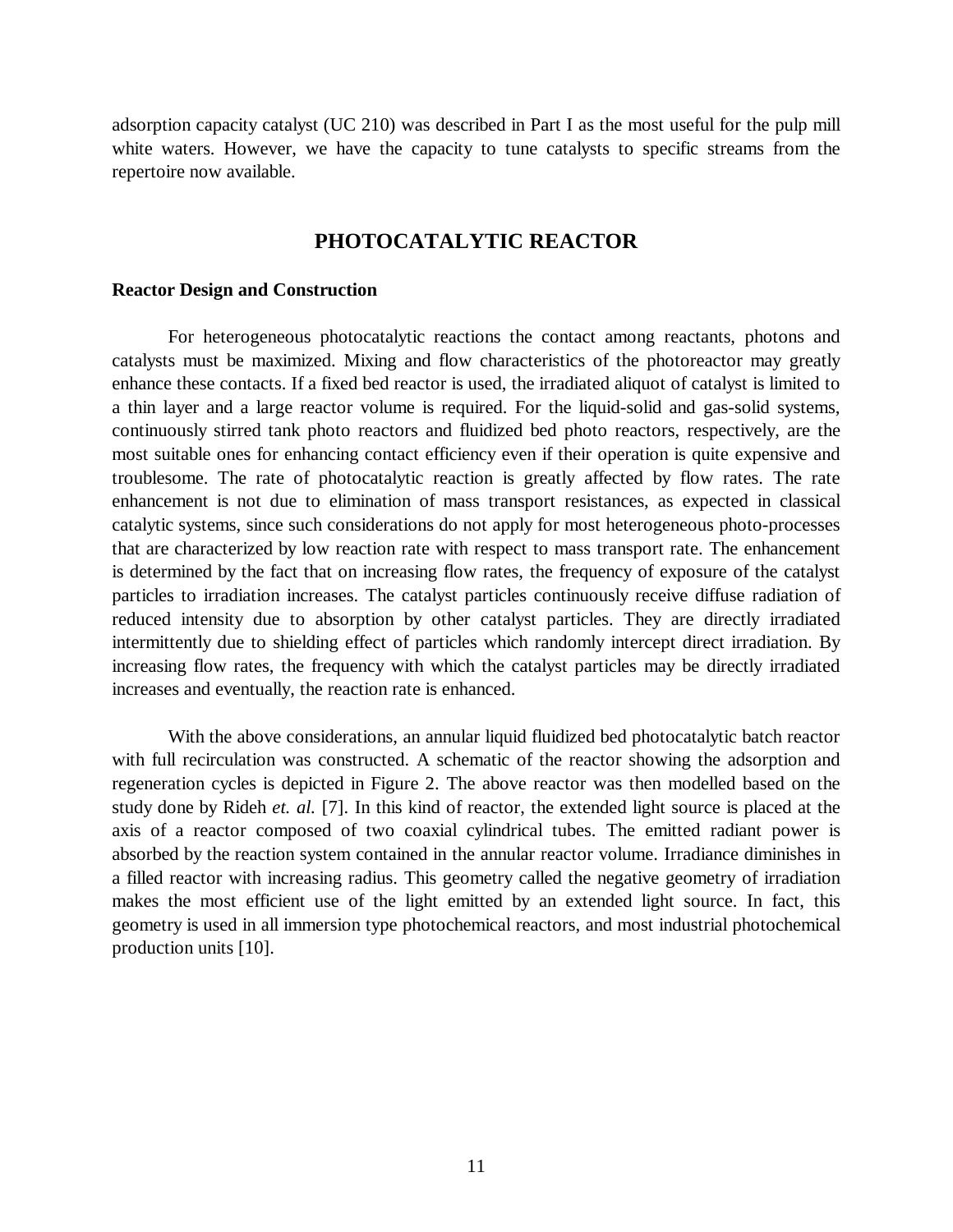

Figure 2. Schematic diagram of the photocatalytic reactor

#### **Photocatalytic Reactor Modelling**

The purpose of this study was to model and simulate a liquid fluidized bed photocatalytic reactor for 2-Chlorophenol degradation operating in once through and dual mode (adsorption followed by regeneration). Also, to analyze the effect of various operational parameters such as initial pollutant concentration, flow rate, oxygen partial pressure, absorbed UV light intensity, initial bed height using the developed simulator with a view to find out the range of operational parameters for optimum reactor performance.

#### *Hydrodynamic Modelling*

A hydrodynamic model was set up using the Wen and Yu Correlation [8] to predict the bed voidage as a function of superficial velocity. The number of particles in the elemental volume under consideration were calculated using geometry. We could arrive at the average light intensity reaching a photocatalyst particle surface using the line source with parallel plane (LSPP) emission model [9]. In this model, the lamp is considered to be a linear source in which each point emits radiation in parallel planes perpendicular to the lamp axis. Combining this hypothesis with the Beer-Lambert equation, the integration of the differential equation describing the radiant power or irradiance as a function of the optical path yields the profile of radiant power or irradiance.

#### *Kinetic Modelling*

Kinetic modeling of the primary degradation steps is essential for any practical application of the process. Rideh *et al*. [7] showed that 2 - Chlorophenol was degraded in an illuminated suspension of  $TiO<sub>2</sub>$  according to the following stoichiometry:

 $2C_6H_4OHCI + 13O_2 \xrightarrow{TiO_2/h_0} 2HCl + 12CO_2 + 4H_2O$ 

#### *Model Assumptions*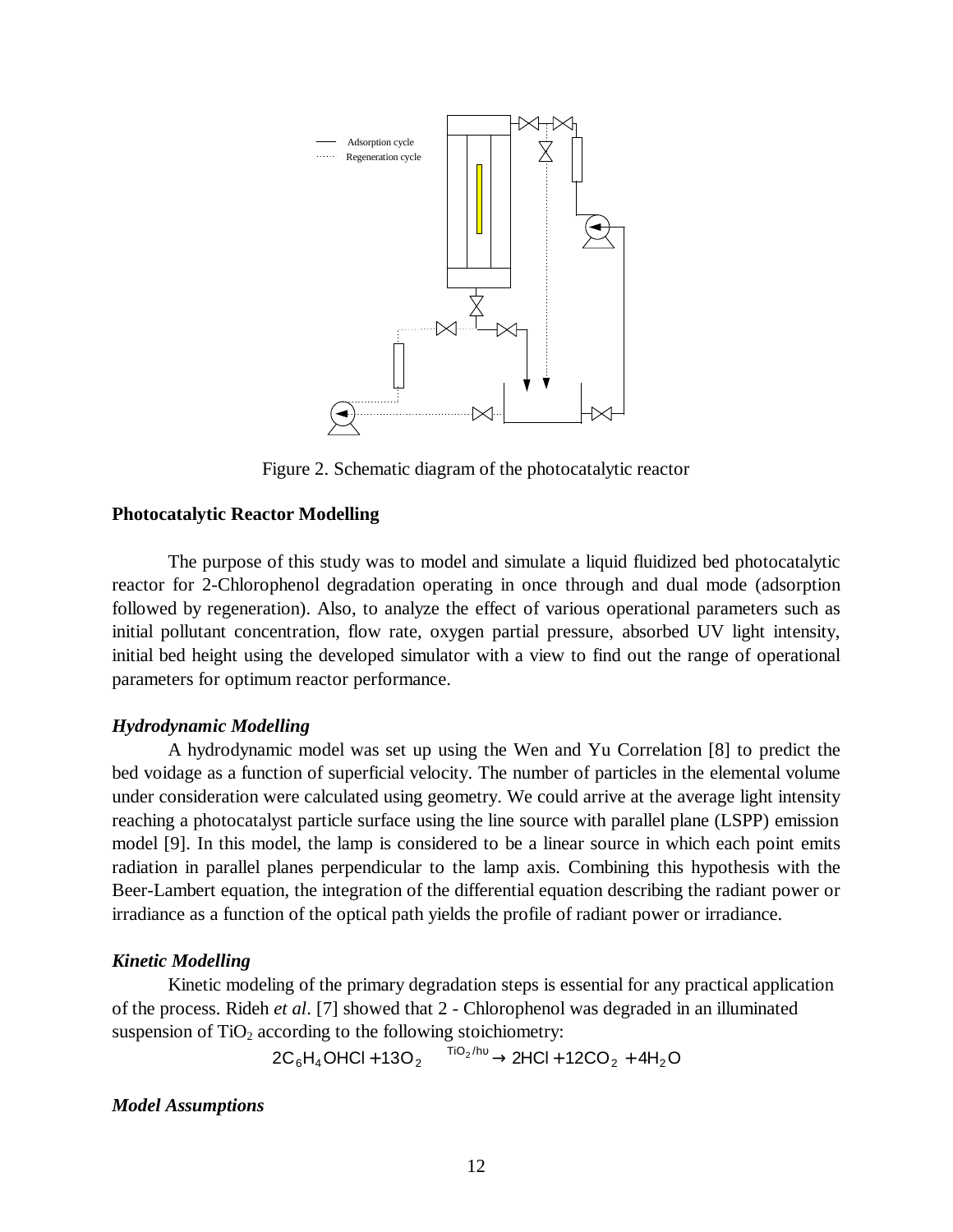A pseudo-plug flow model has been used to simulate the process. A number of discrete plug flow reactors of an annular shape have been considered to represent the reactor. The assumptions used in the development of model are:

- 1. Complete radial mixing and no axial mixing in the elemental volume.
- 2. No mixing between the adjacent annular PFR's.
- 3. No reaction in the part of the reactor above the expanded bed (i.e., no direct photolysis).
- 4. Even distribution of photocatalyst particles in the expanded bed region.
- 5. Same inlet concentration to all the annular PFR's.
- 6. Complete mixing of the wastewater while effluent is recirculated.

#### *Model Development*

*Prediction of Absorbed Light Intensity*

Total number of particles in the reactor can be calculated from the voidage and height of bed at minimum fluidization :

$$
N_P = \frac{3}{4} \frac{\left(1 - \varepsilon_{mf}\right)\left(R_o^2 - R_I^2\right)H_{mf}}{r_p^3}
$$

Particle number density in the expanded bed region can be calculated from the total number of particles in the reactor, assuming equal distribution of particles in the expanded bed region.

$$
N_{PD} = \frac{N_P}{\pi (R_O^2 - R_I^2) H_{EX}}
$$

Where, the expanded bed height is calculated from the voidage predicted by Wen & Yu Correlation :

$$
H_{EX} = \frac{\left(1 - \varepsilon_{\textit{\text{mf}}}\right)}{\left(1 - \varepsilon\right)} H_{\textit{\text{mf}}}
$$

Thus, number of particles in the elemental volume can be calculated as :

$$
n_{P} = N_{PD} \pi \left(R_{O}^{2} - R_{I}^{2}\right) \Delta z
$$

The light intensity incident to elemental volume under consideration is given by the LSPP Emission Model :

$$
I_{Inc} = \frac{S_{L;\lambda} \exp[-\mu(r - R_{I})]}{\pi (R_{o}^{2} - R_{I}^{2})}
$$

Hence, the net light intensity absorbed by the photocatalyst particles present in the elemental volume is given by :

$$
I_{Abs} = \frac{I_{Inc} n_p \pi r_p^2}{2\pi r \Delta z} \alpha \beta
$$

where,

 $\alpha$  = fraction of particles which are irradiated by the incident photons.  $β = fraction of incident light intensity absorbed.$ 

#### *Material Balance for Once Through Process*

Material balance based on the amount of pollutant (2-Chlorophenol) inside the elemental volume can be written at steady state as follows :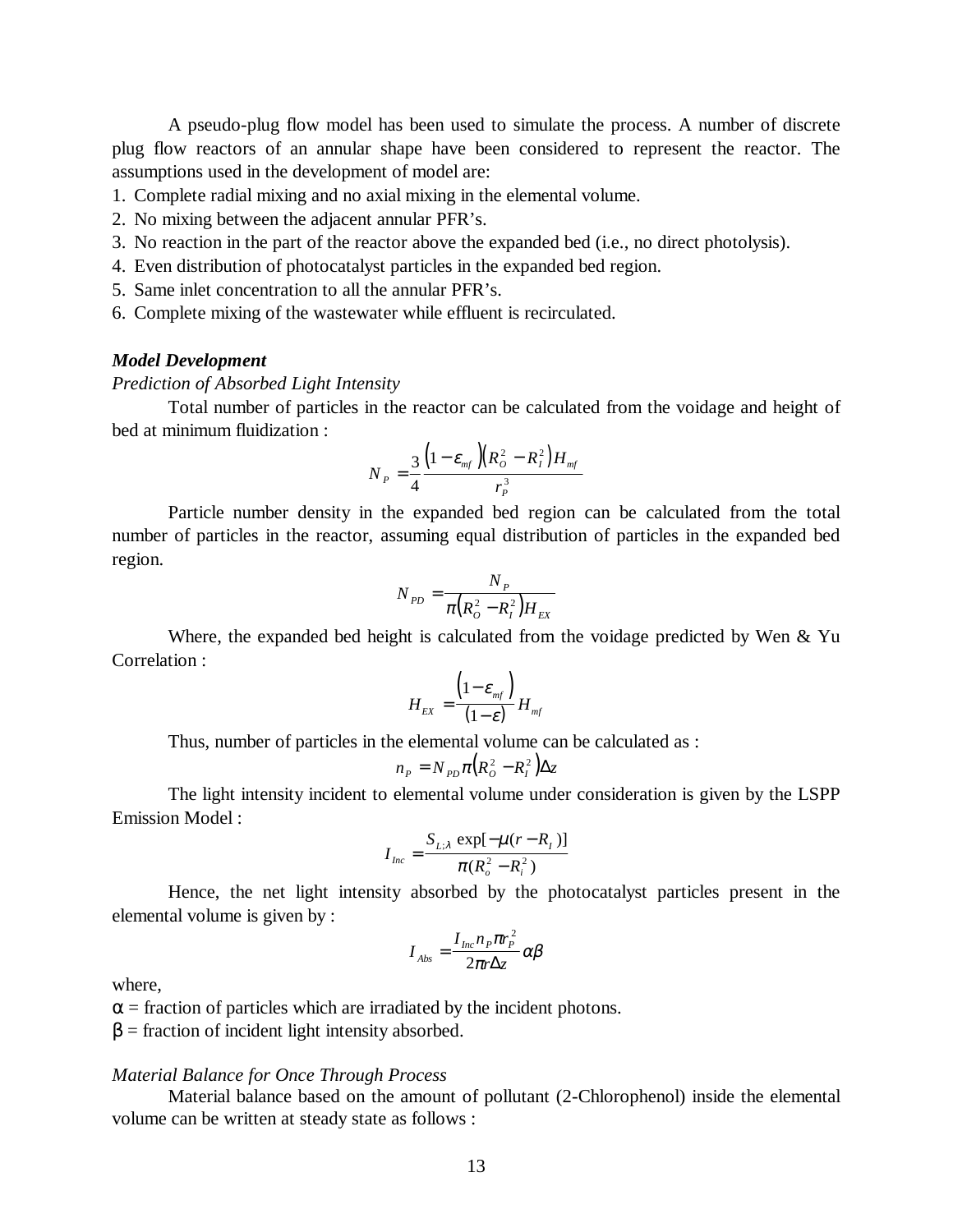[Mass of 2-CP in] - [Mass of 2-CP out] - [Mass of 2-CP degraded by photocatalysis] =

[Accumulation]

At steady-state,  $[Accumulation] = 0$ . Also,

> [Mass transfer of 2-CP from bulk to photocatalyst surface] = [Mass of 2-CP degraded by photocatalysis]

$$
Q.(C_i)_{r,z} - Q.(C_i)_{r,z+\Delta z} = A.\Delta z.(rate)
$$

$$
\frac{dC_i}{dz} = -\frac{(rate)}{U_L}
$$

$$
\int \frac{dC_i}{(rate)} = -\frac{1}{U_L} \int dz
$$

where, the rate expression is evaluated in the same manner as Rideh *et al*.[7].

#### *Material Balance for Dual Mode Process*

A similar material balance conducted for 2-CP in the bulk liquid and solid catalyst phase results in a set of ordinary differential equations.

| For bulk liquid phase :                                | For solid catalyst phase :                                                                         |
|--------------------------------------------------------|----------------------------------------------------------------------------------------------------|
| $\frac{dC_L}{dz} = \frac{1}{u} \int k_L a (C_s - C_L)$ | $\frac{dC_s}{dz} = -\int \frac{A}{W} \Big[ k_L a (C_s - C_L) + k_r k' I_{abs} C_{O_2}^n C_s \Big]$ |

The liquid-solid mass transfer coefficient was evaluated using the correlation proposed by Hassanien *et al*. [11]:

$$
Sh = 0.33(Ga. Mv. Sc)^{1/3}[1 + 0.22 Mv^{-0.57} (U_G / U_L)^{0.77}]
$$

#### *Solution of Model Equations*

The material balance conducted for the pollutant in the liquid and solid phase in a PFR over the elemental volume at a fixed radial distance resulted in a set of simultaneous first-order ordinary differential equations. The equations were solved numerically using fourth order Runge-Kutta method with adaptive step-size control to obtain 2-CP concentrations at various axial distances. The above steps were carried out for all the annular PFRs. The values of 2-CP concentrations obtained at the outlet of the reactor were then averaged and formed a new initial concentration to the inlet of the reactor for the next time step. The same procedure was repeated for a number of circulations to obtain 2-CP concentrations at the outlet of the reactor corresponding to time. For the adsorption cycle, break-through of the photocatalyst bed was considered when more than 95 % of it was saturated. For the regeneration cycle, bed was considered as regenerated when 99 % of the initial adsorbed concentration was removed from the solid phase due to reaction or transfer to the bulk liquid phase.

# **RESULTS AND DISCUSSION**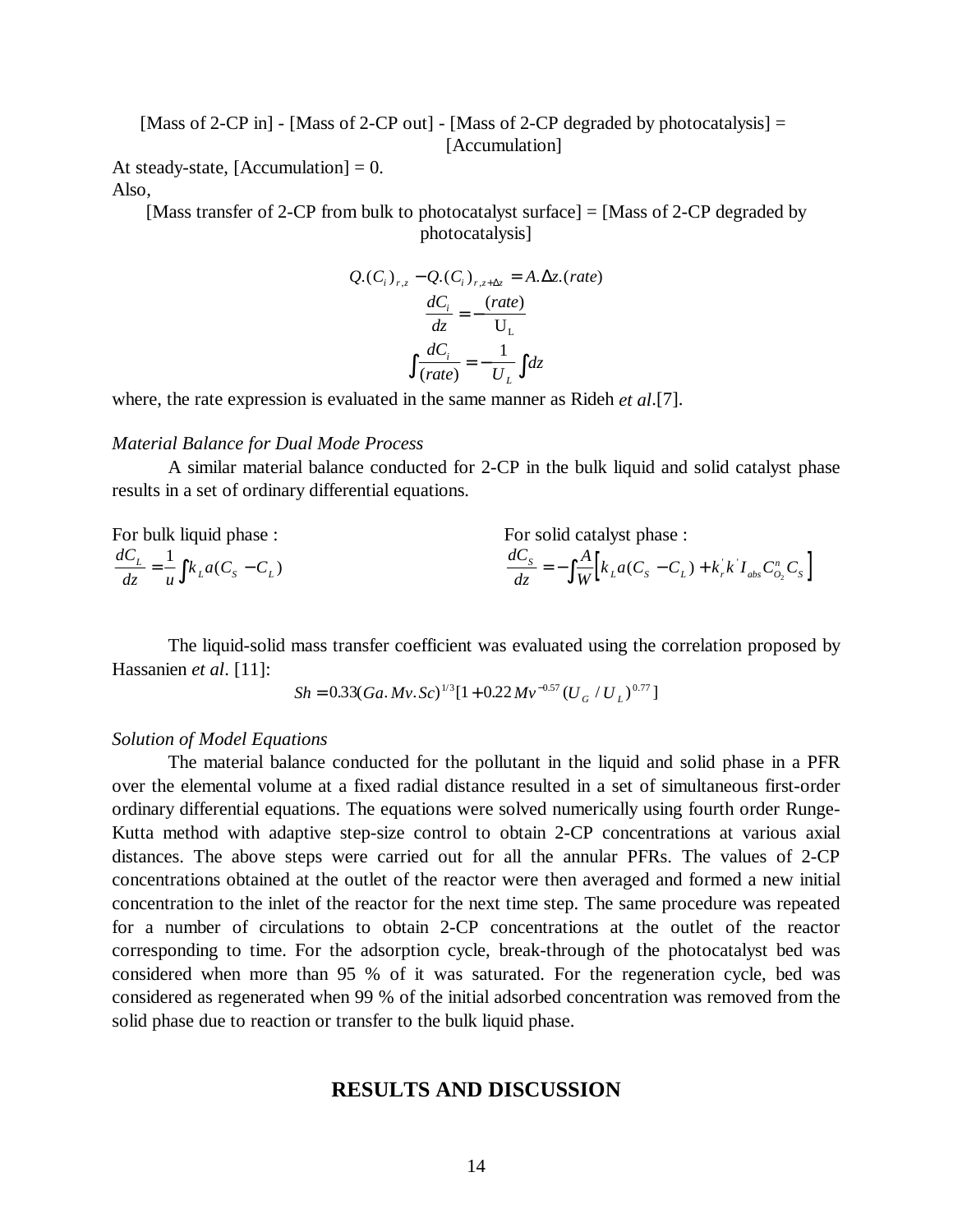The dimensions and process variables required as an input for the simulations are presented in Table 1.

| Parameter                                          | Value                                  |  |  |
|----------------------------------------------------|----------------------------------------|--|--|
|                                                    |                                        |  |  |
| Mean particle diameter                             | 500 microns                            |  |  |
| Particle density                                   | 3000 kg/ $m^3$                         |  |  |
| Sphericity of particles                            | 0.67                                   |  |  |
| Viscosity of water $@$ 25 $°C$                     | $0.001002 \text{ kg} \cdot \text{m/s}$ |  |  |
| Density of water $@$ 25 $°C$                       | 998.2 $\text{kg/m}^3$                  |  |  |
| Molar absorption coefficient                       | 0.01                                   |  |  |
| Reactor length                                     | 0.80 <sub>m</sub>                      |  |  |
| Inner radius of the reactor                        | 0.06 <sub>m</sub>                      |  |  |
| Outer radius of the reactor                        | 0.10 <sub>m</sub>                      |  |  |
| Initial bed height                                 | $0.45 \; \mathrm{m}$                   |  |  |
| Voidage at min. fluidization                       | 0.49                                   |  |  |
| Oxygen partial pressure                            | $0.575$ atm                            |  |  |
| Recirculation flow rate (regeneration cycle)       | $27 \text{ lpm}$                       |  |  |
| Superficial velocity                               | $0.0224 \text{ m/s}$                   |  |  |
| Residence time                                     | $0.595$ min.                           |  |  |
| Power emitted by source                            | $1.98 \times 10^{-5}$ Einstein/m.sec.  |  |  |
| $\alpha$ (Fraction of particles incident to light) | 0.50                                   |  |  |
| $\beta$ (Fraction of incident light absorbed)      | 0.75                                   |  |  |

Table 1. Dimensions and process variables

The model for once through process was run using the above process variables and dimensions. The effect of initial concentration on 2-CP degradation was studied by maintaining the water recirculation rate at 27 lpm (when bed is fully expanded) and the initial 2-CP concentration was varied from 0.0003 to 0.004 mol/L. The effect of oxygen partial pressure on 2- CP degradation was studied by maintaining the water recirculation rate at 27 lpm and an initial 2- CP concentration of 0.0005 mol/L. The results of simulations for the once through process are presented in graphical form in Figures 3 and 4. The trends obtained with respect to the effect of initial concentration and oxygen partial pressure on 2-CP degradation satisfactorily match those obtained by Rideh et al. [7]. However, the values obtained do not match perfectly due to the following reasons : (a) our reactor was much larger than theirs (b) they used the power emitted by the radiation source measured by uranyloxalate actinometry whereas a LSPP model was used in our study to arrive at the light intensity in a particular volume element under consideration (c) difference in the photocatalyst properties such as particle size, particle density, etc.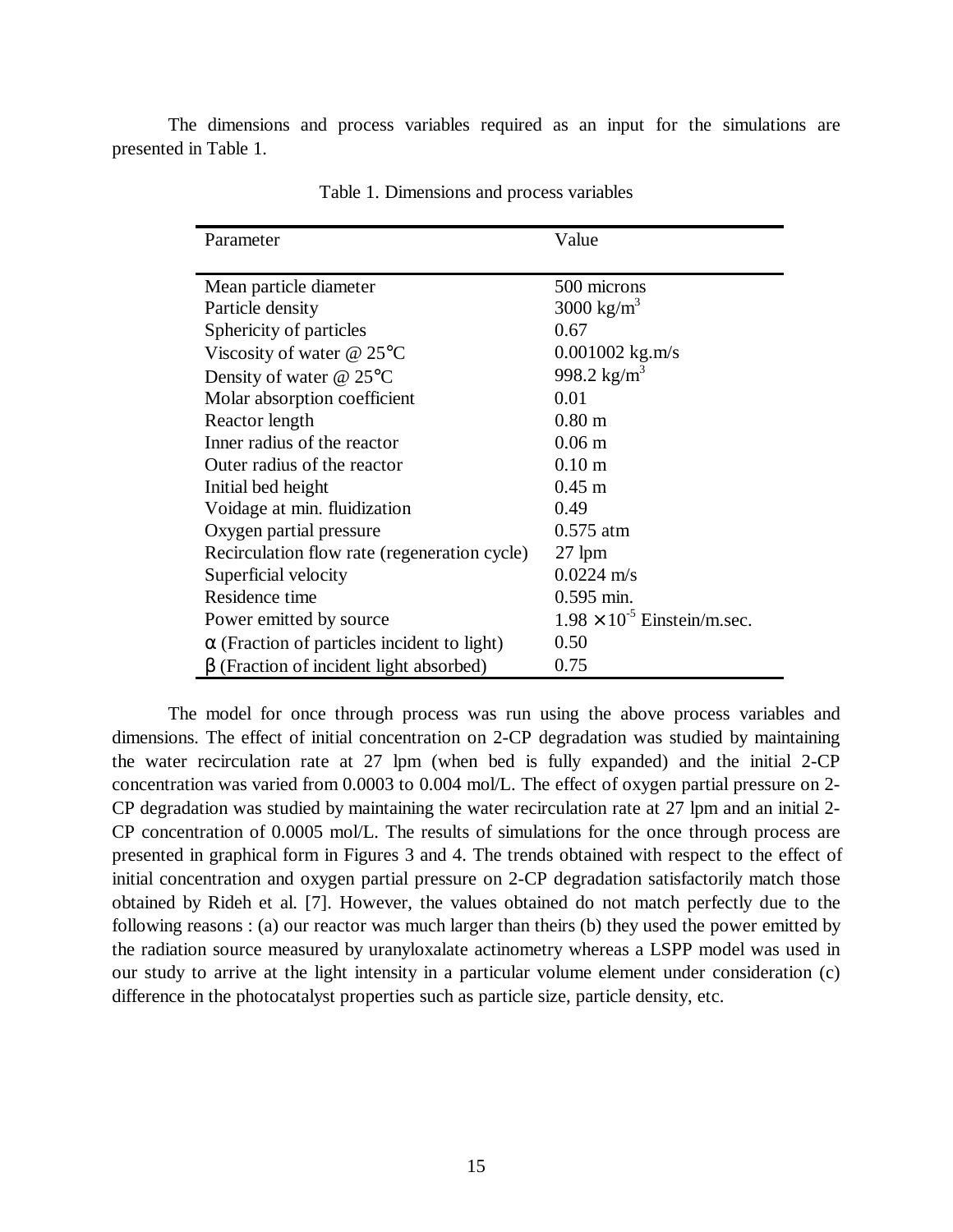

For studying the effect of operational parameters in dual mode process, the range of values of various operational parameters used in simulations are presented in Table 2.

|                               | Parameters                                         | Values                                                                                                   |  |  |  |  |
|-------------------------------|----------------------------------------------------|----------------------------------------------------------------------------------------------------------|--|--|--|--|
|                               | Water recirculation rate                           | 9 - 42 L/min.                                                                                            |  |  |  |  |
|                               | Oxygen partial pressure                            | $0.0575 - 1.0$ atm                                                                                       |  |  |  |  |
|                               | Power emitted by source                            | $(3.96 \times 10^{-6})$ - $(9.9 \times 10^{-5})$ Einstein/m.sec.                                         |  |  |  |  |
|                               | Initial bed height                                 | $0.1 - 0.65$ m                                                                                           |  |  |  |  |
|                               |                                                    |                                                                                                          |  |  |  |  |
| 400                           |                                                    | 130                                                                                                      |  |  |  |  |
| 350                           |                                                    | 120                                                                                                      |  |  |  |  |
| 300                           |                                                    |                                                                                                          |  |  |  |  |
|                               |                                                    | 110                                                                                                      |  |  |  |  |
| Regeneration Time (min<br>250 |                                                    | Regeneration Time (mir<br>100                                                                            |  |  |  |  |
| 200                           |                                                    | 90                                                                                                       |  |  |  |  |
| 150                           |                                                    | 80                                                                                                       |  |  |  |  |
| 100                           |                                                    | 70                                                                                                       |  |  |  |  |
| 50                            |                                                    |                                                                                                          |  |  |  |  |
|                               | 35<br>10<br>15<br>20<br>25<br>30<br>5              | 60<br>0.1<br>0.2<br>0.5<br>0.8<br>0.9<br>$\Omega$<br>0.3<br>0.4<br>0.6<br>0.7<br>40<br>45                |  |  |  |  |
|                               | Flowrate (lpm)                                     | <b>Oxygen Partial Pressure (atm)</b><br>Figure 6. Effect of oxygen partial pressure on regeneration time |  |  |  |  |
|                               | Figure 5. Effect of flow rate on regeneration time |                                                                                                          |  |  |  |  |

Table 2. Range of values of operational parameters

The effect of varying water recirculation rate on regeneration time is depicted graphically in Figure 5. There is a pronounced drop in regeneration time required when the flow rate is increased to a value where the bed is fully fluidized, this is because of the fact that on increasing flow rates, the frequency of exposure of particles to irradiation increases. Also, the height of bed exposed to irradiation increases and the decrease in particle density facilitates more effective capture of the incident radiation. The decrease in regeneration time is not so pronounced once the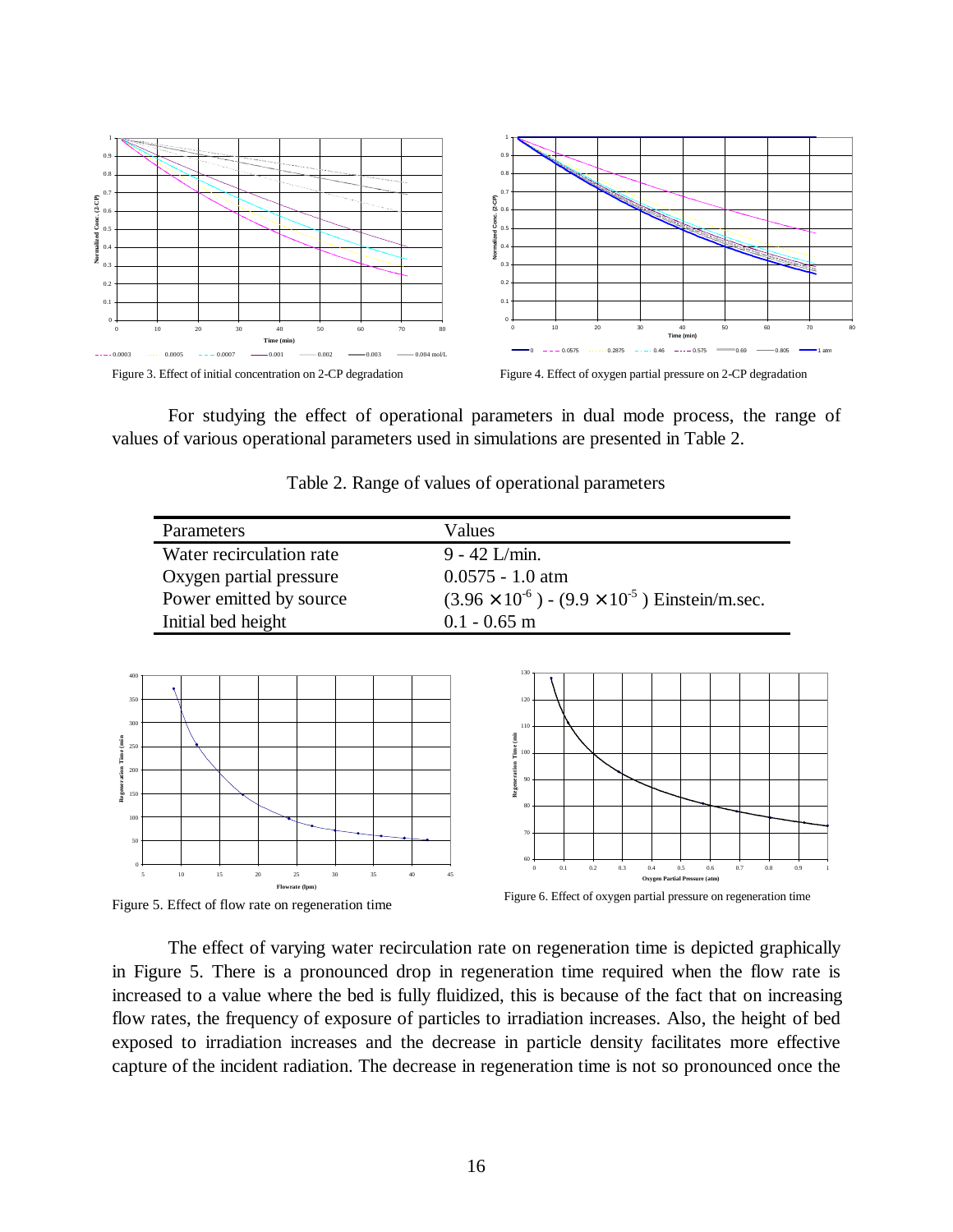bed is fully expanded at a flow rate of 27 lpm, as the only beneficiary factor is the increase in frequency of exposure.

According to Figure 6, there is a sharp nonlinear decrease in the regeneration time on increasing the oxygen partial pressure. It confirms the fact that the partial pressure of oxygen is a crucial factor in the photocatalytic reaction and the limitation of the rate of photocatalytic degradation is attributed by most researchers to the recombination of photogenerated electronhole pairs. Since, oxygen adsorbed on titanium dioxide surface prevents the recombination process by trapping electrons, it can be inferred that the reaction rate is a function of the fraction of adsorption sites occupied by oxygen. Hence, oxygen adsorption becomes a governing factor at very low dissolved oxygen concentrations.



Results reported in Figure 7 show an exponential decrease in the regeneration time required with an increase in the light intensity. The slope decreases after a certain value when it approaches saturation of the catalyst by the incident photons. Since, the annular irradiated thickness is quite large in the reactor, it requires a very high intensity lamp to reach saturation. A trade-off depending on the lamp availability and its power requirement has to be investigated to optimize reactor performance.

Simulations were carried out to study the effect of initial bed height on regeneration time and bed exhaust time, keeping the flow rates in both the modes constant at 27 lpm and a pollutant concentration of 0.0005 mol/L in the adsorption phase. The results shown in Figure 8 depict that there is a linear dependence of bed exhaust time with initial bed height and the slope will depend upon the flow rate and pollutant concentration in the adsorption cycle. The regeneration time is around 80 min. and remains about the same for initial bed heights of up to 0.4 m and then increases linearly for higher initial bed heights. The water recirculation rate of 27 lpm suffices to raise the initial bed height of 0.45 m to full expansion. The bed exhaust times are more than ten times higher than regeneration times: so, there is a possibility of increasing the flow rates in adsorption by a factor of ten. This can serve to equalize the bed exhaust and bed regeneration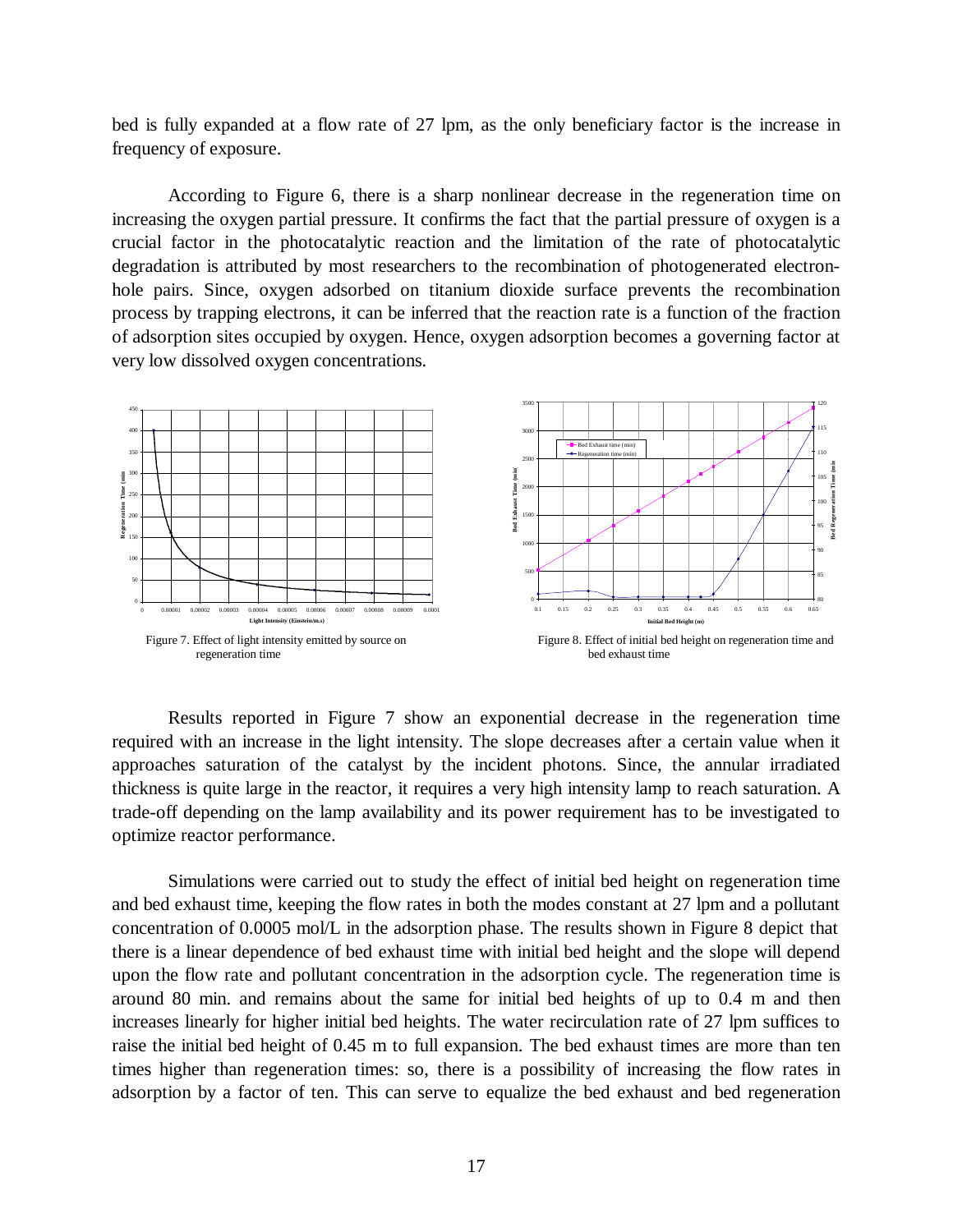times which will facilitate continuous operation of two units in parallel, one in adsorption and the other one in regeneration phase, switching over from one to another.

# **CONCLUSION**

Computer simulations on a novel photocatalytic reactor configuration reveal the possibility of using such a system for purification of water containing organic contaminants.

# **NOMENCLATURE**

| $2-CP$<br>$\mathcal{E}_{\mathit{mf}}$<br>$\mu_{\lambda,c}$<br>r<br>$\alpha$<br>$\mathbf{A}$<br>$\beta$<br>$C_i$<br>$C_{L}$<br>$C_{S}$<br>Ga<br>$H_{EX}$<br>$H_{\rm mf}$<br>$I_{\text{abs}}$<br>$I_{inc}$<br>$k_{L}$<br>$K_{2-CP}$ | 2-Chlorophenol<br>voidage at minimum fluidization<br>molar absorption coefficient<br>radial distance, m<br>fraction of particles irradiated by incident<br>photons<br>annular cross-sectional area, $m2$<br>fraction of incident light intensity absorbed<br>pollutant concentration, mol/L<br>pollutant concentration in bulk liquid phase,<br>mol/L<br>pollutant concentration on solid surface<br>Galileo number<br>expanded bed height, m<br>bed height at minimum fluidization, m<br>absorbed light intensity, Einstein/L.s<br>incident light intensity, Einstein/L.s<br>mass transfer coefficient<br>adsorption constant for 2-CP | LSP<br>$\mathbf P$<br>Mv<br>$N_{P}$<br>$n_{P}$<br>$N_{PD}$<br>Q<br>$R_i$<br>$R_{\rm O}$<br>$r_{\rm P}$<br>Sc<br>Sh<br>$S_{L;\lambda}$<br>$U_G$<br>$U_{L}$ | Line Source with Parallel Plane<br>density number<br>total number of particles in the reactor<br>number of particles in elemental volume<br>particle number density, particles/L<br>flow rate, $L/s$<br>inner radius of an annular photochemical reactor,<br>m<br>outer radius of an annular photochemical reactor,<br>m<br>mean particle radius, m<br>Schmidt number<br>Sherwood number<br>photon rate of the light source per unit length,<br>Einstein/m.s<br>superficial velocity of gas, m/s<br>superficial velocity of liquid, m/s |
|-----------------------------------------------------------------------------------------------------------------------------------------------------------------------------------------------------------------------------------|-----------------------------------------------------------------------------------------------------------------------------------------------------------------------------------------------------------------------------------------------------------------------------------------------------------------------------------------------------------------------------------------------------------------------------------------------------------------------------------------------------------------------------------------------------------------------------------------------------------------------------------------|-----------------------------------------------------------------------------------------------------------------------------------------------------------|-----------------------------------------------------------------------------------------------------------------------------------------------------------------------------------------------------------------------------------------------------------------------------------------------------------------------------------------------------------------------------------------------------------------------------------------------------------------------------------------------------------------------------------------|
|-----------------------------------------------------------------------------------------------------------------------------------------------------------------------------------------------------------------------------------|-----------------------------------------------------------------------------------------------------------------------------------------------------------------------------------------------------------------------------------------------------------------------------------------------------------------------------------------------------------------------------------------------------------------------------------------------------------------------------------------------------------------------------------------------------------------------------------------------------------------------------------------|-----------------------------------------------------------------------------------------------------------------------------------------------------------|-----------------------------------------------------------------------------------------------------------------------------------------------------------------------------------------------------------------------------------------------------------------------------------------------------------------------------------------------------------------------------------------------------------------------------------------------------------------------------------------------------------------------------------------|

# **REFERENCES**

Bellobono, I.R., A. Carrara, B. Barni, A. Gazzotti, J. Photobiol. A: Chem., 84 (1994), 83.

Braun, A.M., L. Jakob, E. Oliveros, and C.A.O. Nascimento, Advances in Photochemistry, **18** (1993), 235.

Choi, W., A. Termin, M.R. Hoffman, J. Phys. Chem., **98** (1994), 13669.

Davis, A.P. in "Process Engineering for Pollution control and waste minimization", N.Y., 1994.

Haarstrick, A., O.M. Kut, E. Heinzel, Environ. Sci. Technol., 30 (1996), 817.

Harris, P.R. and J.S. Dranoff, AIChE J., **11** (1965), 497.

Hassanien, S.M., H. Delmas, and J.P. Riba, Entropie, **119** (1984),17.

Rideh, L., A. Wehrer, D. Ronze, and A. Zoulalian, Ind. Eng. Chem. Res. **36** (1997), 4712.

Starosud, A., D.P. Bazett-Jones, Cooper H. Langford, Chem. Com. (1997), 443.

Wen, C.Y., and Y.H.Yu, Fluid Particle Technology, Che. Eng. Prog. Symp. Ser., **52** (1966), 100.